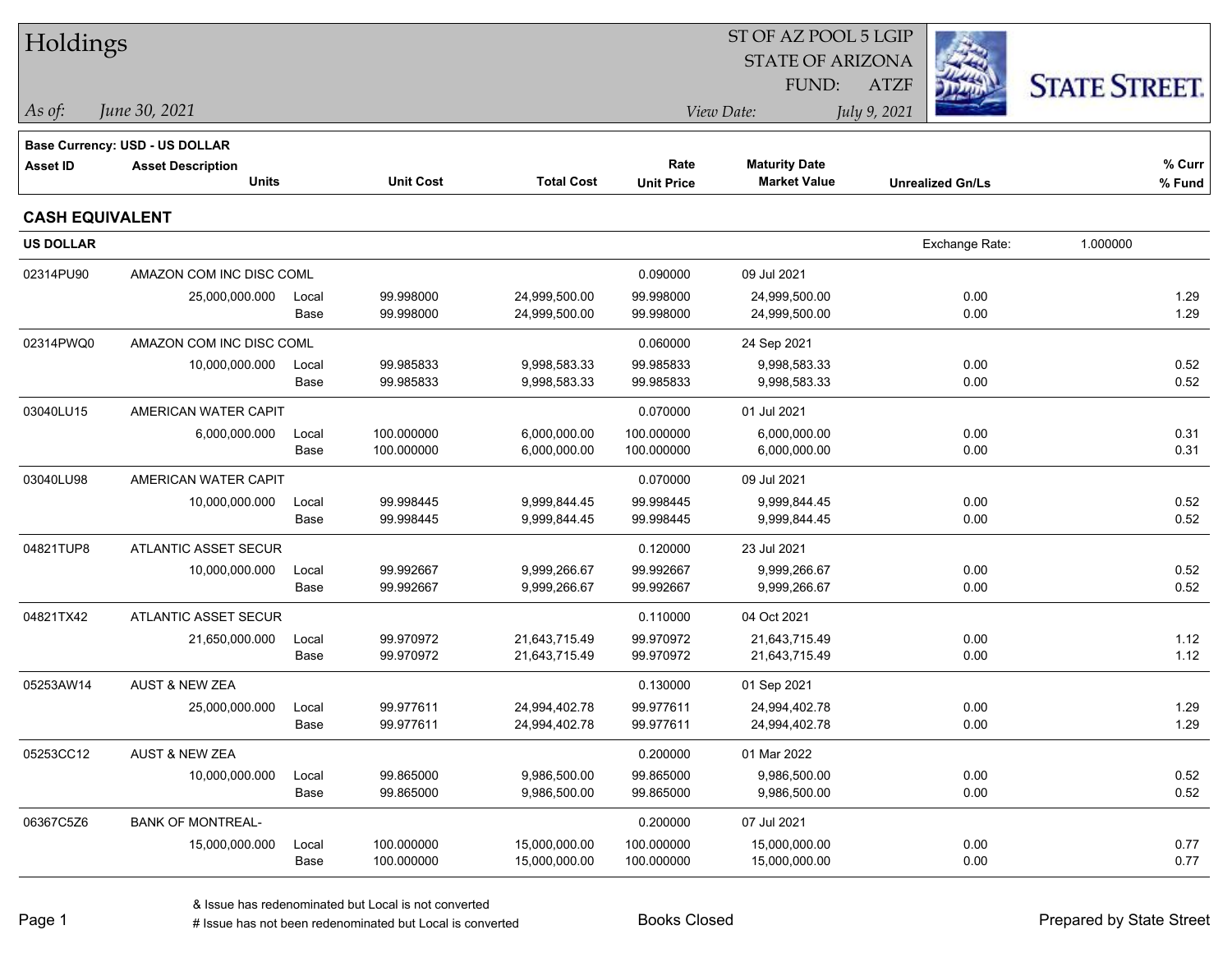| Holdings  |                                       |       |                  |                   | 51 OF AZ POOL 5 LGIP<br>é. |                         |                         |                      |  |  |  |
|-----------|---------------------------------------|-------|------------------|-------------------|----------------------------|-------------------------|-------------------------|----------------------|--|--|--|
|           |                                       |       |                  |                   |                            | <b>STATE OF ARIZONA</b> |                         |                      |  |  |  |
|           |                                       |       |                  |                   |                            | FUND:                   | <b>ATZF</b>             | <b>STATE STREET.</b> |  |  |  |
| As of:    | June 30, 2021                         |       |                  |                   |                            | View Date:              | July 9, 2021            |                      |  |  |  |
|           | <b>Base Currency: USD - US DOLLAR</b> |       |                  |                   |                            |                         |                         |                      |  |  |  |
| Asset ID  | <b>Asset Description</b>              |       |                  |                   | Rate                       | <b>Maturity Date</b>    |                         | % Curr               |  |  |  |
|           | <b>Units</b>                          |       | <b>Unit Cost</b> | <b>Total Cost</b> | <b>Unit Price</b>          | <b>Market Value</b>     | <b>Unrealized Gn/Ls</b> | % Fund               |  |  |  |
| 06367CFF9 | <b>BANK OF MONTREAL-</b>              |       |                  |                   | 0.110000                   | 17 Aug 2021             |                         |                      |  |  |  |
|           | 10,000,000.000                        | Local | 100.000000       | 10,000,000.00     | 100.000000                 | 10,000,000.00           |                         | 0.00<br>0.52         |  |  |  |
|           |                                       | Base  | 100.000000       | 10,000,000.00     | 100.000000                 | 10,000,000.00           |                         | 0.00<br>0.52         |  |  |  |
| 06367CFG7 | <b>BANK OF MONTREAL-</b>              |       |                  |                   | 0.220000                   | 18 May 2022             |                         |                      |  |  |  |
|           | 15,000,000.000                        | Local | 100.000000       | 15,000,000.00     | 100.000000                 | 15,000,000.00           |                         | 0.00<br>0.77         |  |  |  |
|           |                                       | Base  | 100.000000       | 15,000,000.00     | 100.000000                 | 15,000,000.00           |                         | 0.00<br>0.77         |  |  |  |
| 06417MPH2 | <b>BANK OF NOVA SCOTIA</b>            |       |                  |                   | 0.230000                   | 11 May 2022             |                         |                      |  |  |  |
|           | 10,000,000.000                        | Local | 100.008733       | 10,000,873.33     | 100.008733                 | 10,000,873.33           |                         | 0.00<br>0.52         |  |  |  |
|           |                                       | Base  | 100.008733       | 10,000,873.33     | 100.008733                 | 10,000,873.33           |                         | 0.52<br>0.00         |  |  |  |
| 06417MQC2 | <b>BANK OF NOVA SCOTIA</b>            |       |                  |                   | 0.210000                   | 07 Jun 2022             |                         |                      |  |  |  |
|           | 10,000,000.000                        | Local | 100.000000       | 10,000,000.00     | 100.000000                 | 10,000,000.00           |                         | 0.52<br>0.00         |  |  |  |
|           |                                       | Base  | 100.000000       | 10,000,000.00     | 100.000000                 | 10,000,000.00           |                         | 0.00<br>0.52         |  |  |  |
| 07010JU82 | <b>BASIN ELEC PWR COOP</b>            |       |                  |                   | 0.070000                   | 08 Jul 2021             |                         |                      |  |  |  |
|           | 5,000,000.000                         | Local | 99.998639        | 4,999,931.94      | 99.998639                  | 4,999,931.94            |                         | 0.00<br>0.26         |  |  |  |
|           |                                       | Base  | 99.998639        | 4,999,931.94      | 99.998639                  | 4,999,931.94            |                         | 0.26<br>0.00         |  |  |  |
| 07644AZ72 | BEDFORD ROW FDG CORP                  |       |                  |                   | 0.140000                   | 07 Dec 2021             |                         |                      |  |  |  |
|           | 10,000,000.000                        | Local | 99.938167        | 9,993,816.67      | 99.938167                  | 9,993,816.67            |                         | 0.00<br>0.52         |  |  |  |
|           |                                       | Base  | 99.938167        | 9,993,816.67      | 99.938167                  | 9,993,816.67            |                         | 0.52<br>0.00         |  |  |  |
| 07644BA36 | BEDFORD ROW FDG CORP                  |       |                  |                   | 0.210000                   | 03 Jan 2022             |                         |                      |  |  |  |
|           | 5,000,000.000                         | Local | 99.891500        | 4,994,575.00      | 99.891500                  | 4,994,575.00            |                         | 0.26<br>0.00         |  |  |  |
|           |                                       | Base  | 99.891500        | 4,994,575.00      | 99.891500                  | 4,994,575.00            |                         | 0.00<br>0.26         |  |  |  |
| 07644BBA9 | BEDFORD ROW FDG CORP                  |       |                  |                   | 0.120000                   | 10 Feb 2022             |                         |                      |  |  |  |
|           | 25,000,000.000                        | Local | 99.925333        | 24,981,333.33     | 99.925333                  | 24,981,333.33           |                         | 0.00<br>1.29         |  |  |  |
|           |                                       | Base  | 99.925333        | 24,981,333.33     | 99.925333                  | 24,981,333.33           |                         | 1.29<br>0.00         |  |  |  |
| 07645RCS3 | BEDFORD ROW FDG CORP                  |       |                  |                   | 0.184500                   | 20 Sep 2021             |                         |                      |  |  |  |
|           | 10,000,000.000                        | Local | 100.000000       | 10,000,000.00     | 100.000000                 | 10,000,000.00           |                         | 0.00<br>0.52         |  |  |  |
|           |                                       | Base  | 100.000000       | 10,000,000.00     | 100.000000                 | 10,000,000.00           |                         | 0.52<br>0.00         |  |  |  |
| 1247P2U77 | CAFCO LLC                             |       |                  |                   | 0.130000                   | 07 Jul 2021             |                         |                      |  |  |  |
|           | 15,000,000.000                        | Local | 99.997833        | 14,999,675.00     | 99.997833                  | 14,999,675.00           |                         | 0.00<br>0.77         |  |  |  |
|           |                                       | Base  | 99.997833        | 14,999,675.00     | 99.997833                  | 14,999,675.00           |                         | 0.00<br>0.77         |  |  |  |

 $ST$  OF AZ POOL 5 LGIP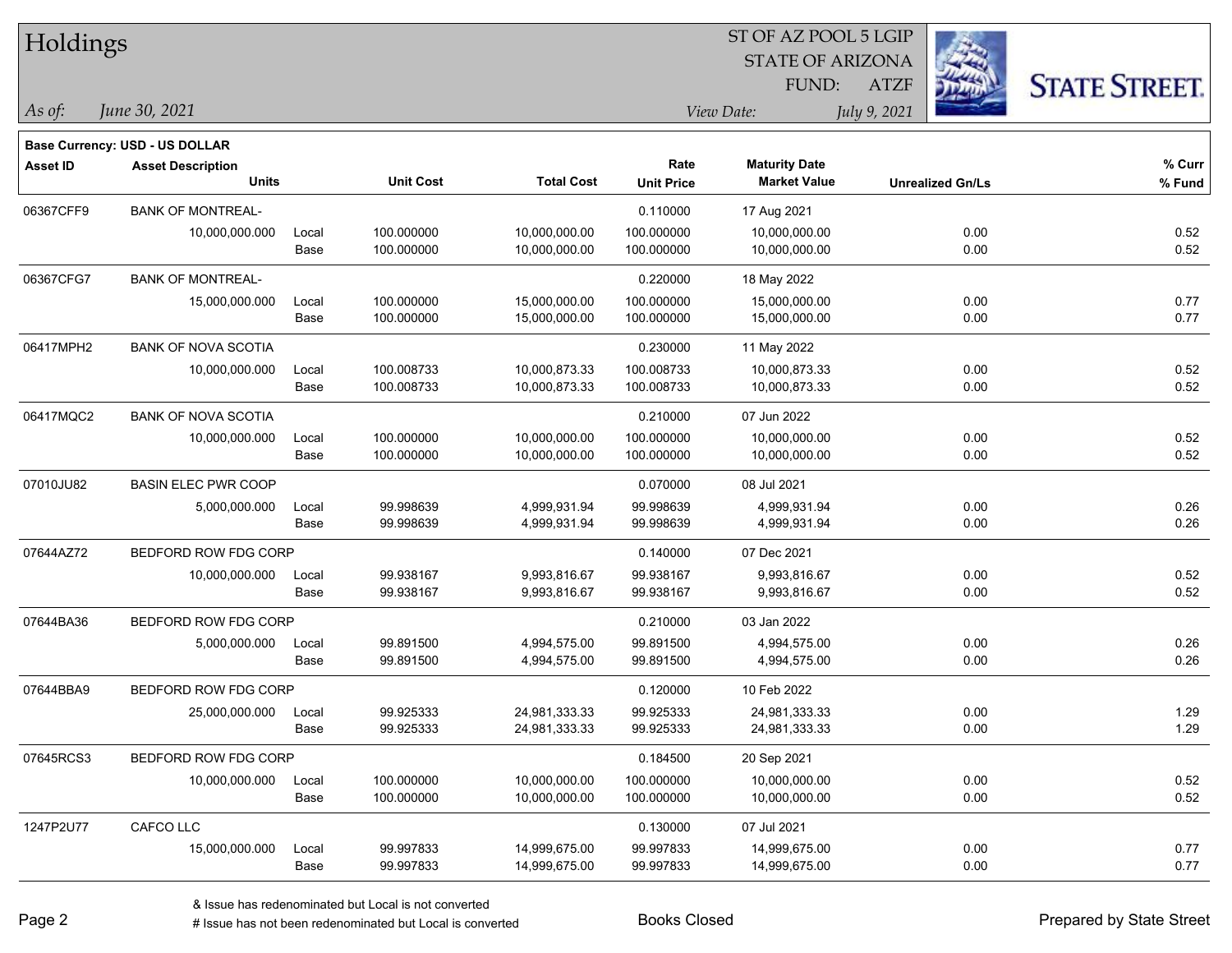| Holdings        |                                       |       |                  | ST OF AZ POOL 5 LGIP |                   |                         |              |                         |                      |  |  |
|-----------------|---------------------------------------|-------|------------------|----------------------|-------------------|-------------------------|--------------|-------------------------|----------------------|--|--|
|                 |                                       |       |                  |                      |                   | <b>STATE OF ARIZONA</b> |              |                         |                      |  |  |
|                 |                                       |       |                  |                      |                   | FUND:                   | <b>ATZF</b>  |                         | <b>STATE STREET.</b> |  |  |
| As of:          | June 30, 2021                         |       |                  |                      |                   | View Date:              | July 9, 2021 |                         |                      |  |  |
|                 | <b>Base Currency: USD - US DOLLAR</b> |       |                  |                      |                   |                         |              |                         |                      |  |  |
| <b>Asset ID</b> | <b>Asset Description</b>              |       |                  |                      | Rate              | <b>Maturity Date</b>    |              |                         | % Curr               |  |  |
|                 | <b>Units</b>                          |       | <b>Unit Cost</b> | <b>Total Cost</b>    | <b>Unit Price</b> | <b>Market Value</b>     |              | <b>Unrealized Gn/Ls</b> | $%$ Fund             |  |  |
| 12619TUG7       | CRC FUNDING LLC                       |       |                  |                      | 0.090000          | 16 Jul 2021             |              |                         |                      |  |  |
|                 | 20,000,000.000                        | Local | 99.996250        | 19,999,250.00        | 99.996250         | 19,999,250.00           |              | 0.00                    | 1.03                 |  |  |
|                 |                                       | Base  | 99.996250        | 19,999,250.00        | 99.996250         | 19,999,250.00           |              | 0.00                    | 1.03                 |  |  |
| 13606CRV8       | <b>CANADIAN IMPERIAL BK</b>           |       |                  |                      | 0.120000          | 13 Jul 2021             |              |                         |                      |  |  |
|                 | 25,000,000.000                        | Local | 100.000000       | 25,000,000.00        | 100.000000        | 25,000,000.00           |              | 0.00                    | 1.29                 |  |  |
|                 |                                       | Base  | 100.000000       | 25,000,000.00        | 100.000000        | 25,000,000.00           |              | 0.00                    | 1.29                 |  |  |
| 13606CSH8       | <b>CANADIAN IMPERIAL BK</b>           |       |                  |                      | 0.240000          | 04 May 2022             |              |                         |                      |  |  |
|                 | 10,000,000.000                        | Local | 100.000000       | 10,000,000.00        | 100.000000        | 10,000,000.00           |              | 0.00                    | 0.52                 |  |  |
|                 |                                       | Base  | 100.000000       | 10,000,000.00        | 100.000000        | 10,000,000.00           |              | 0.00                    | 0.52                 |  |  |
| 13606CTS3       | CANADIAN IMPERIAL BK                  |       |                  |                      | 0.080000          | 31 Aug 2021             |              |                         |                      |  |  |
|                 | 15,000,000.000                        | Local | 100.000000       | 15,000,000.00        | 100.000000        | 15,000,000.00           |              | 0.00                    | 0.77                 |  |  |
|                 |                                       | Base  | 100.000000       | 15,000,000.00        | 100.000000        | 15,000,000.00           |              | 0.00                    | 0.77                 |  |  |
| 13738JV49       | CAN AST + CAN LTD JT                  |       |                  |                      | 0.120000          | 04 Aug 2021             |              |                         |                      |  |  |
|                 | 5,000,000.000                         | Local | 99.988667        | 4,999,433.33         | 99.988667         | 4,999,433.33            |              | 0.00                    | 0.26                 |  |  |
|                 |                                       | Base  | 99.988667        | 4,999,433.33         | 99.988667         | 4,999,433.33            |              | 0.00                    | 0.26                 |  |  |
| 13738JW97       | CAN AST + CAN LTD JT                  |       |                  |                      | 0.090000          | 09 Sep 2021             |              |                         |                      |  |  |
|                 | 15,000,000.000                        | Local | 99.982500        | 14,997,375.00        | 99.982500         | 14,997,375.00           |              | 0.00                    | 0.77                 |  |  |
|                 |                                       | Base  | 99.982500        | 14,997,375.00        | 99.982500         | 14,997,375.00           |              | 0.00                    | 0.77                 |  |  |
| 13738JWE6       | CAN AST + CAN LTD JT                  |       |                  |                      | 0.080000          | 14 Sep 2021             |              |                         |                      |  |  |
|                 | 5,000,000.000                         | Local | 99.983333        | 4,999,166.67         | 99.983333         | 4,999,166.67            |              | 0.00                    | 0.26                 |  |  |
|                 |                                       | Base  | 99.983333        | 4,999,166.67         | 99.983333         | 4,999,166.67            |              | 0.00                    | 0.26                 |  |  |
| 13738JWN6       | CAN AST + CAN LTD JT                  |       |                  |                      | 0.110000          | 22 Sep 2021             |              |                         |                      |  |  |
|                 | 2,000,000.000                         | Local | 99.974639        | 1,999,492.78         | 99.974639         | 1,999,492.78            |              | 0.00                    | 0.10                 |  |  |
|                 |                                       | Base  | 99.974639        | 1,999,492.78         | 99.974639         | 1,999,492.78            |              | 0.00                    | 0.10                 |  |  |
| 15060XUS9       | CEDAR SPRING CPTL CO                  |       |                  |                      | 0.200000          | 26 Jul 2021             |              |                         |                      |  |  |
|                 | 10,000,000.000                        | Local | 99.986111        | 9,998,611.11         | 99.986111         | 9,998,611.11            |              | 0.00                    | 0.52                 |  |  |
|                 |                                       | Base  | 99.986111        | 9,998,611.11         | 99.986111         | 9,998,611.11            |              | 0.00                    | 0.52                 |  |  |
| 15060XVG4       | CEDAR SPRING CPTL CO                  |       |                  |                      | 0.150000          | 16 Aug 2021             |              |                         |                      |  |  |
|                 | 15,000,000.000                        | Local | 99.980833        | 14,997,125.00        | 99.980833         | 14,997,125.00           |              | 0.00                    | 0.77                 |  |  |
|                 |                                       | Base  | 99.980833        | 14,997,125.00        | 99.980833         | 14,997,125.00           |              | 0.00                    | 0.77                 |  |  |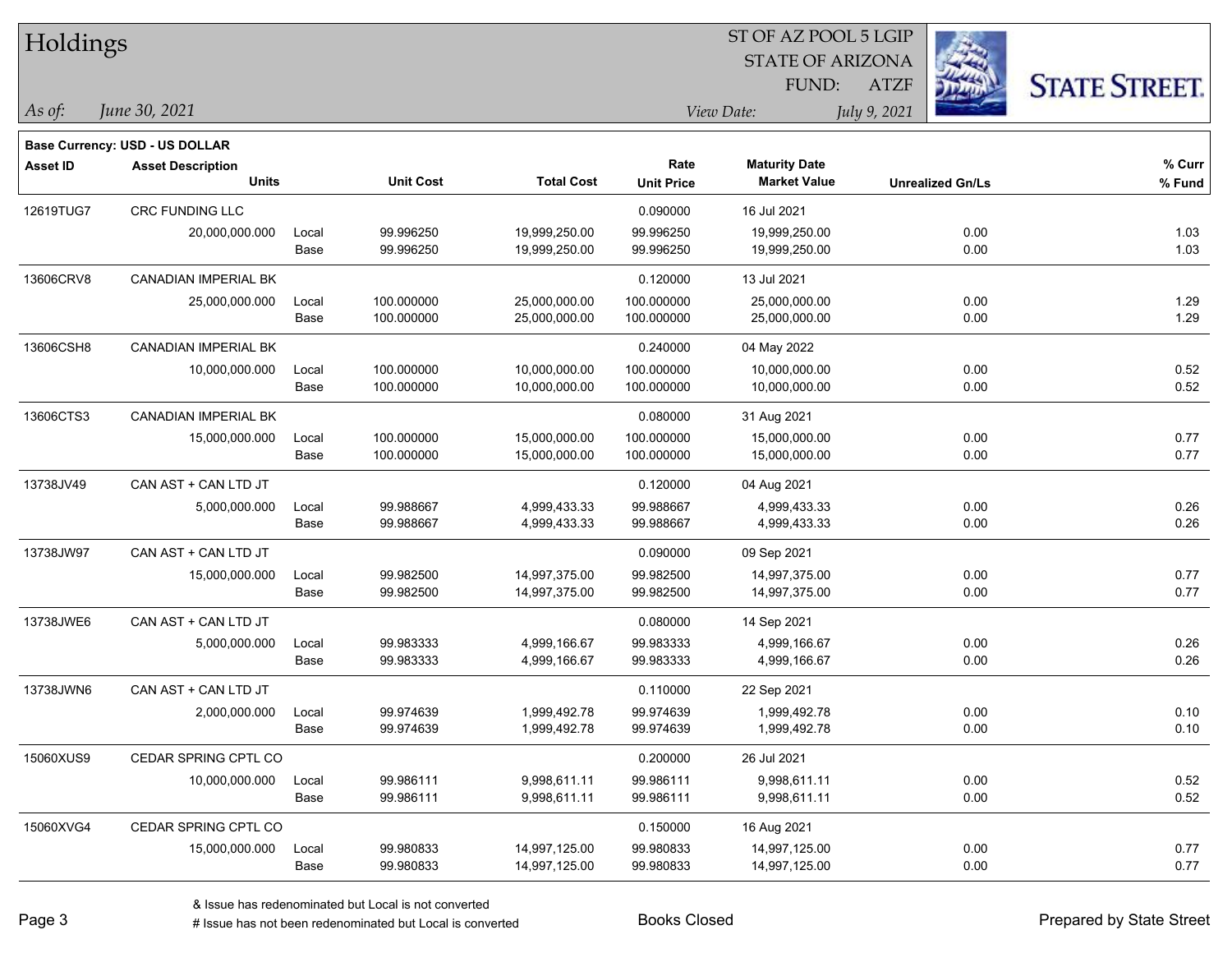| Holdings        |                                       |       |                  |                   | SI OF AZ POOL 5 LGIP |                         |                         |                      |  |  |  |
|-----------------|---------------------------------------|-------|------------------|-------------------|----------------------|-------------------------|-------------------------|----------------------|--|--|--|
|                 |                                       |       |                  |                   |                      | <b>STATE OF ARIZONA</b> | Ź.                      |                      |  |  |  |
|                 |                                       |       |                  |                   |                      | FUND:                   | <b>ATZF</b>             | <b>STATE STREET.</b> |  |  |  |
| As of:          | June 30, 2021                         |       |                  |                   |                      | View Date:              | July 9, 2021            |                      |  |  |  |
|                 | <b>Base Currency: USD - US DOLLAR</b> |       |                  |                   |                      |                         |                         |                      |  |  |  |
| <b>Asset ID</b> | <b>Asset Description</b>              |       |                  |                   | Rate                 | <b>Maturity Date</b>    |                         | % Curr               |  |  |  |
|                 | <b>Units</b>                          |       | <b>Unit Cost</b> | <b>Total Cost</b> | <b>Unit Price</b>    | <b>Market Value</b>     | <b>Unrealized Gn/Ls</b> | % Fund               |  |  |  |
| 15060XVP4       | <b>CEDAR SPRING CPTL CO</b>           |       |                  |                   | 0.160000             | 23 Aug 2021             |                         |                      |  |  |  |
|                 | 25,000,000.000                        | Local | 99.976444        | 24,994,111.11     | 99.976444            | 24,994,111.11           | 0.00                    | 1.29                 |  |  |  |
|                 |                                       | Base  | 99.976444        | 24,994,111.11     | 99.976444            | 24,994,111.11           | 0.00                    | 1.29                 |  |  |  |
| 15963TU72       | <b>CHARIOT FNDG LLC</b>               |       |                  |                   | 0.140000             | 07 Jul 2021             |                         |                      |  |  |  |
|                 | 15,000,000.000                        | Local | 99.997667        | 14,999,650.00     | 99.997667            | 14,999,650.00           | 0.00                    | 0.77                 |  |  |  |
|                 |                                       | Base  | 99.997667        | 14,999,650.00     | 99.997667            | 14,999,650.00           | 0.00                    | 0.77                 |  |  |  |
| 15963TWA3       | <b>CHARIOT FNDG LLC</b>               |       |                  |                   | 0.080000             | 10 Sep 2021             |                         |                      |  |  |  |
|                 | 20,000,000.000                        | Local | 99.984222        | 19,996,844.45     | 99.984222            | 19,996,844.45           | 0.00                    | 1.03                 |  |  |  |
|                 |                                       | Base  | 99.984222        | 19,996,844.45     | 99.984222            | 19,996,844.45           | 0.00                    | 1.03                 |  |  |  |
| 16677JWM4       | <b>CHEVRON CORP</b>                   |       |                  |                   | 0.050000             | 21 Sep 2021             |                         |                      |  |  |  |
|                 | 15,000,000.000                        | Local | 99.988611        | 14,998,291.67     | 99.988611            | 14,998,291.67           | 0.00                    | 0.77                 |  |  |  |
|                 |                                       | Base  | 99.988611        | 14,998,291.67     | 99.988611            | 14,998,291.67           | 0.00                    | 0.77                 |  |  |  |
| 16677JWT9       | <b>CHEVRON CORP</b>                   |       |                  |                   | 0.070000             | 27 Sep 2021             |                         |                      |  |  |  |
|                 | 10,000,000.000                        | Local | 99.982889        | 9,998,288.89      | 99.982889            | 9,998,288.89            | 0.00                    | 0.52                 |  |  |  |
|                 |                                       | Base  | 99.982889        | 9,998,288.89      | 99.982889            | 9,998,288.89            | 0.00                    | 0.52                 |  |  |  |
| 16677JXV3       | CHEVRON CORP                          |       |                  |                   | 0.160000             | 29 Oct 2021             |                         |                      |  |  |  |
|                 | 10,000,000.000                        | Local | 99.946667        | 9,994,666.66      | 99.946667            | 9,994,666.66            | 0.00                    | 0.52                 |  |  |  |
|                 |                                       | Base  | 99.946667        | 9,994,666.66      | 99.946667            | 9,994,666.66            | 0.00                    | 0.52                 |  |  |  |
| 17327AU62       | CITIGROUP GLOBAL MKTS INC S           |       |                  |                   | 0.170000             | 06 Jul 2021             |                         |                      |  |  |  |
|                 | 10,000,000.000                        | Local | 99.997639        | 9,999,763.89      | 99.997639            | 9,999,763.89            | 0.00                    | 0.52                 |  |  |  |
|                 |                                       | Base  | 99.997639        | 9,999,763.89      | 99.997639            | 9,999,763.89            | 0.00                    | 0.52                 |  |  |  |
| 17327AVW4       | CITIGROUP GLOBAL MKTS INC S           |       |                  |                   | 0.130000             | 30 Aug 2021             |                         |                      |  |  |  |
|                 | 15,000,000.000                        | Local | 99.978333        | 14,996,750.00     | 99.978333            | 14,996,750.00           | 0.00                    | 0.77                 |  |  |  |
|                 |                                       | Base  | 99.978333        | 14,996,750.00     | 99.978333            | 14,996,750.00           | 0.00                    | 0.77                 |  |  |  |
| 19121AV24       | COCA-COLA COMPANY                     |       |                  |                   | 0.060000             | 02 Aug 2021             |                         |                      |  |  |  |
|                 | 25,000,000.000                        | Local | 99.994667        | 24,998,666.67     | 99.994667            | 24,998,666.67           | 0.00                    | 1.29                 |  |  |  |
|                 |                                       | Base  | 99.994667        | 24,998,666.67     | 99.994667            | 24,998,666.67           | 0.00                    | 1.29                 |  |  |  |
| 2063C0UL4       | CONCORD MIN CPTL CO                   |       |                  |                   | 0.160000             | 20 Jul 2021             |                         |                      |  |  |  |
|                 | 20,000,000.000                        | Local | 99.991556        | 19,998,311.11     | 99.991556            | 19,998,311.11           | 0.00                    | 1.03                 |  |  |  |
|                 |                                       | Base  | 99.991556        | 19,998,311.11     | 99.991556            | 19,998,311.11           | 0.00                    | 1.03                 |  |  |  |

 $\overline{S}$   $\overline{S}$   $\overline{S}$   $\overline{S}$   $\overline{S}$   $\overline{S}$   $\overline{S}$   $\overline{S}$   $\overline{S}$   $\overline{S}$   $\overline{S}$   $\overline{S}$   $\overline{S}$   $\overline{S}$   $\overline{S}$   $\overline{S}$   $\overline{S}$   $\overline{S}$   $\overline{S}$   $\overline{S}$   $\overline{S}$   $\overline{S}$   $\overline{S}$   $\overline{S}$   $\overline{$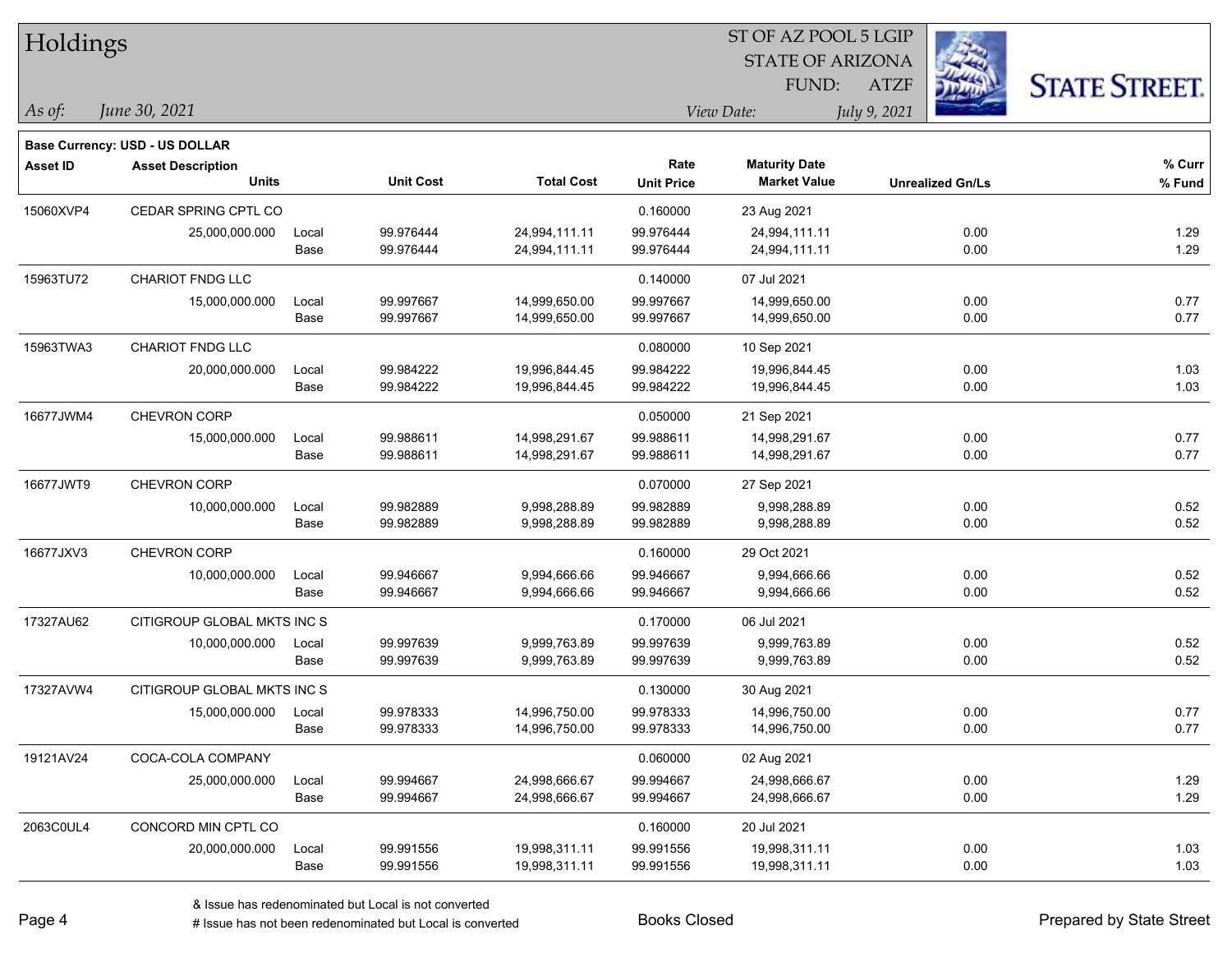| Holdings        |                                                      |       |                  |                   |                   | ST OF AZ POOL 5 LGIP    |              |                         |                      |
|-----------------|------------------------------------------------------|-------|------------------|-------------------|-------------------|-------------------------|--------------|-------------------------|----------------------|
|                 |                                                      |       |                  |                   |                   | <b>STATE OF ARIZONA</b> |              |                         |                      |
|                 |                                                      |       |                  |                   |                   | FUND:                   | <b>ATZF</b>  |                         | <b>STATE STREET.</b> |
| As of:          | June 30, 2021                                        |       |                  |                   |                   | View Date:              | July 9, 2021 |                         |                      |
|                 | <b>Base Currency: USD - US DOLLAR</b>                |       |                  |                   |                   |                         |              |                         |                      |
| <b>Asset ID</b> | <b>Asset Description</b>                             |       |                  |                   | Rate              | <b>Maturity Date</b>    |              |                         | % Curr               |
|                 | <b>Units</b>                                         |       | <b>Unit Cost</b> | <b>Total Cost</b> | <b>Unit Price</b> | <b>Market Value</b>     |              | <b>Unrealized Gn/Ls</b> | $%$ Fund             |
| 2063C0V25       | CONCORD MIN CPTL CO                                  |       |                  |                   | 0.150000          | 02 Aug 2021             |              |                         |                      |
|                 | 15,000,000.000                                       | Local | 99.986667        | 14,998,000.00     | 99.986667         | 14,998,000.00           |              | 0.00                    | 0.77                 |
|                 |                                                      | Base  | 99.986667        | 14,998,000.00     | 99.986667         | 14,998,000.00           |              | 0.00                    | 0.77                 |
| 2063C0VC3       | CONCORD MIN CPTL CO                                  |       |                  |                   | 0.130000          | 12 Aug 2021             |              |                         |                      |
|                 | 15,000,000.000                                       | Local | 99.984833        | 14,997,725.00     | 99.984833         | 14,997,725.00           |              | 0.00                    | 0.77                 |
|                 |                                                      | Base  | 99.984833        | 14,997,725.00     | 99.984833         | 14,997,725.00           |              | 0.00                    | 0.77                 |
| 30229AUW7       | <b>EXXON MOBIL CORP</b>                              |       |                  |                   | 0.220000          | 30 Jul 2021             |              |                         |                      |
|                 | 15,000,000.000                                       | Local | 99.982278        | 14,997,341.67     | 99.982278         | 14,997,341.67           |              | 0.00                    | 0.77                 |
|                 |                                                      | Base  | 99.982278        | 14,997,341.67     | 99.982278         | 14,997,341.67           |              | 0.00                    | 0.77                 |
| 30229AVT3       | <b>EXXON MOBIL CORP</b>                              |       |                  |                   | 0.210000          | 27 Aug 2021             |              |                         |                      |
|                 | 10,000,000.000                                       | Local | 99.966750        | 9,996,675.00      | 99.966750         | 9,996,675.00            |              | 0.00                    | 0.52                 |
|                 |                                                      | Base  | 99.966750        | 9,996,675.00      | 99.966750         | 9,996,675.00            |              | 0.00                    | 0.52                 |
| 30229BAQ0       | <b>EXXON MOBIL CORP</b>                              |       |                  |                   | 0.050000          | 24 Jan 2022             |              |                         |                      |
|                 | 10,000,000.000                                       | Local | 99.971250        | 9,997,125.00      | 99.971250         | 9,997,125.00            |              | 0.00                    | 0.52                 |
|                 |                                                      | Base  | 99.971250        | 9,997,125.00      | 99.971250         | 9,997,125.00            |              | 0.00                    | 0.52                 |
| 30601VWV9       | <b>FAIRWAY FINANCE CORP</b>                          |       |                  |                   | 0.180000          | 29 Sep 2021             |              |                         |                      |
|                 | 10,000,000.000                                       | Local | 99.955000        | 9,995,500.00      | 99.955000         | 9,995,500.00            |              | 0.00                    | 0.52                 |
|                 |                                                      | Base  | 99.955000        | 9,995,500.00      | 99.955000         | 9,995,500.00            |              | 0.00                    | 0.52                 |
| 32499A926       | MORGAN STANLEY LP                                    |       |                  |                   | 0.000000          | 01 Jul 2021             |              |                         |                      |
|                 | 30,000,000.000                                       | Local | 100.000000       | 30,000,000.00     | 100.000000        | 30,000,000.00           |              | 0.00                    | 1.55                 |
|                 |                                                      | Base  | 100.000000       | 30,000,000.00     | 100.000000        | 30,000,000.00           |              | 0.00                    | 1.55                 |
| 38141W273       | GOLDMAN SACHS FINANCIAL SQUARE GOLDMAN SACHS GOVT FS |       |                  |                   | 0.000000          | 01 Jul 2021             |              |                         |                      |
|                 | 15,001,696.380                                       | Local | 100.000000       | 15,001,696.38     | 100.000000        | 15,001,696.38           |              | 0.00                    | 0.77                 |
|                 |                                                      | Base  | 100.000000       | 15,001,696.38     | 100.000000        | 15,001,696.38           |              | 0.00                    | 0.77                 |
| 38346LUV6       | <b>GOTHAM FDG CORP</b>                               |       |                  |                   | 0.130000          | 29 Jul 2021             |              |                         |                      |
|                 | 20,000,000.000                                       | Local | 99.989889        | 19,997,977.78     | 99.989889         | 19,997,977.78           |              | 0.00                    | 1.03                 |
|                 |                                                      | Base  | 99.989889        | 19,997,977.78     | 99.989889         | 19,997,977.78           |              | 0.00                    | 1.03                 |
| 38346LV37       | <b>GOTHAM FDG CORP</b>                               |       |                  |                   | 0.110000          | 03 Aug 2021             |              |                         |                      |
|                 | 10,000,000.000                                       | Local | 99.989917        | 9,998,991.67      | 99.989917         | 9,998,991.67            |              | 0.00                    | 0.52                 |
|                 |                                                      | Base  | 99.989917        | 9,998,991.67      | 99.989917         | 9,998,991.67            |              | 0.00                    | 0.52                 |

# Issue has not been redenominated but Local is converted Books Closed Prepared by State Street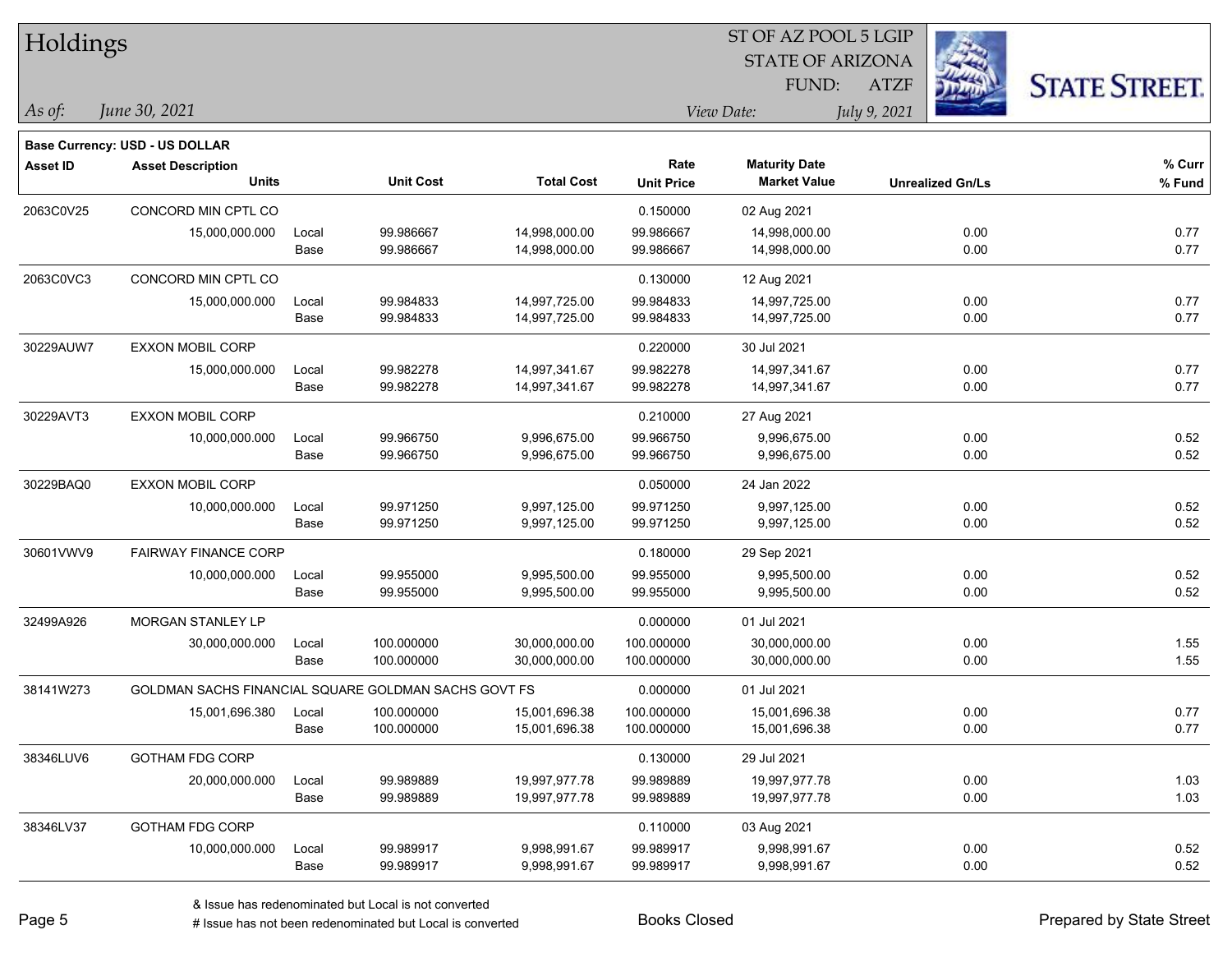| Holdings        |                                          |               |                          |                                |                           | SI OF AZ POOL 5 LGIP<br><b>STATE OF ARIZONA</b> | Ź,                      |                      |
|-----------------|------------------------------------------|---------------|--------------------------|--------------------------------|---------------------------|-------------------------------------------------|-------------------------|----------------------|
|                 |                                          |               |                          |                                |                           | FUND:                                           | <b>ATZF</b>             |                      |
| As of:          | June 30, 2021                            |               |                          |                                |                           | View Date:                                      | July 9, 2021            | <b>STATE STREET.</b> |
|                 | Base Currency: USD - US DOLLAR           |               |                          |                                |                           |                                                 |                         |                      |
| <b>Asset ID</b> | <b>Asset Description</b><br><b>Units</b> |               | <b>Unit Cost</b>         | <b>Total Cost</b>              | Rate<br><b>Unit Price</b> | <b>Maturity Date</b><br><b>Market Value</b>     | <b>Unrealized Gn/Ls</b> | $%$ Curr<br>% Fund   |
| 38346LVD5       | <b>GOTHAM FDG CORP</b>                   |               |                          |                                | 0.130000                  | 13 Aug 2021                                     |                         |                      |
|                 | 10,000,000.000                           | Local<br>Base | 99.984472<br>99.984472   | 9,998,447.22<br>9,998,447.22   | 99.984472<br>99.984472    | 9,998,447.22<br>9,998,447.22                    | 0.00<br>0.00            | 0.52<br>0.52         |
| 38346LVX1       | <b>GOTHAM FDG CORP</b>                   |               |                          |                                | 0.130000                  | 31 Aug 2021                                     |                         |                      |
|                 | 10,000,000.000                           | Local<br>Base | 99.977972<br>99.977972   | 9,997,797.22<br>9,997,797.22   | 99.977972<br>99.977972    | 9,997,797.22<br>9,997,797.22                    | 0.00<br>0.00            | 0.52<br>0.52         |
| 40060WU18       | GTA FDG LLC DISC                         |               |                          |                                | 0.120000                  | 01 Jul 2021                                     |                         |                      |
|                 | 20,000,000.000                           | Local<br>Base | 100.000000<br>100.000000 | 20,000,000.00<br>20,000,000.00 | 100.000000<br>100.000000  | 20,000,000.00<br>20,000,000.00                  | 0.00<br>0.00            | 1.03<br>1.03         |
| 40060WU67       | GTA FDG LLC DISC                         |               |                          |                                | 0.070000                  | 06 Jul 2021                                     |                         |                      |
|                 | 10,000,000.000                           | Local<br>Base | 99.999028<br>99.999028   | 9,999,902.78<br>9,999,902.78   | 99.999028<br>99.999028    | 9,999,902.78<br>9,999,902.78                    | 0.00<br>0.00            | 0.52<br>0.52         |
| 40060WXS6       | <b>GTA FDG LLC DISC</b>                  |               |                          |                                | 0.120000                  | 26 Oct 2021                                     |                         |                      |
|                 | 10,000,000.000                           | Local<br>Base | 99.961000<br>99.961000   | 9,996,100.00<br>9,996,100.00   | 99.961000<br>99.961000    | 9,996,100.00<br>9,996,100.00                    | 0.00<br>0.00            | 0.52<br>0.52         |
| 40588LU23       | HALKIN FINANCE LLC USC                   |               |                          |                                | 0.170000                  | 02 Jul 2021                                     |                         |                      |
|                 | 25,000,000.000                           | Local<br>Base | 99.999528<br>99.999528   | 24,999,881.94<br>24,999,881.94 | 99.999528<br>99.999528    | 24,999,881.94<br>24,999,881.94                  | 0.00<br>0.00            | 1.29<br>1.29         |
| 40588LUL1       | <b>HALKIN FINANCE LLC USC</b>            |               |                          |                                | 0.180000                  | 20 Jul 2021                                     |                         |                      |
|                 | 10,000,000.000                           | Local<br>Base | 99.990500<br>99.990500   | 9,999,050.00<br>9,999,050.00   | 99.990500<br>99.990500    | 9,999,050.00<br>9,999,050.00                    | 0.00<br>0.00            | 0.52<br>0.52         |
| 45779PU89       | <b>INSTITUTIONAL SECURED</b>             |               |                          |                                | 0.180000                  | 08 Jul 2021                                     |                         |                      |
|                 | 10,000,000.000                           | Local<br>Base | 99.996500<br>99.996500   | 9,999,650.00<br>9,999,650.00   | 99.996500<br>99.996500    | 9,999,650.00<br>9,999,650.00                    | 0.00<br>0.00            | 0.52<br>0.52         |
| 45779PV62       | INSTITUTIONAL SECURED                    |               |                          |                                | 0.130000                  | 06 Aug 2021                                     |                         |                      |
|                 | 25,000,000.000                           | Local<br>Base | 99.987000<br>99.987000   | 24,996,750.00<br>24,996,750.00 | 99.987000<br>99.987000    | 24,996,750.00<br>24,996,750.00                  | 0.00<br>0.00            | 1.29<br>1.29         |
| 45779PVL9       | <b>INSTITUTIONAL SECURED</b>             |               |                          |                                | 0.140000                  | 20 Aug 2021                                     |                         |                      |
|                 | 15,000,000.000                           | Local<br>Base | 99.980556<br>99.980556   | 14,997,083.34<br>14,997,083.34 | 99.980556<br>99.980556    | 14,997,083.34<br>14,997,083.34                  | 0.00<br>0.00            | 0.77<br>0.77         |

 $\overline{S}$   $\overline{S}$   $\overline{S}$   $\overline{S}$   $\overline{S}$   $\overline{S}$   $\overline{S}$   $\overline{S}$   $\overline{S}$   $\overline{S}$   $\overline{S}$   $\overline{S}$   $\overline{S}$   $\overline{S}$   $\overline{S}$   $\overline{S}$   $\overline{S}$   $\overline{S}$   $\overline{S}$   $\overline{S}$   $\overline{S}$   $\overline{S}$   $\overline{S}$   $\overline{S}$   $\overline{$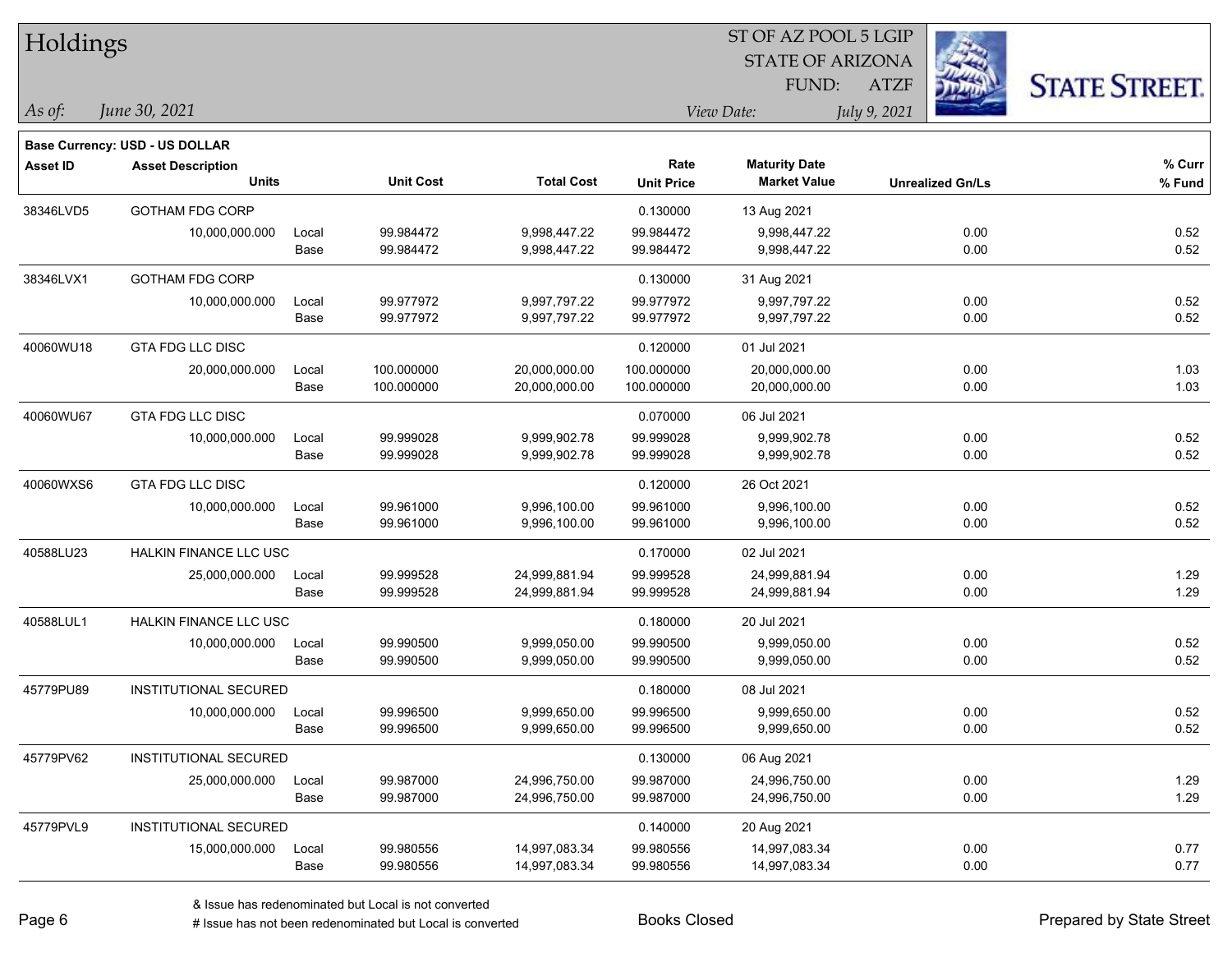| Holdings        |                                                      |       |                  |                   |                   | ST OF AZ POOL 5 LGIP    |                         |                      |
|-----------------|------------------------------------------------------|-------|------------------|-------------------|-------------------|-------------------------|-------------------------|----------------------|
|                 |                                                      |       |                  |                   |                   | <b>STATE OF ARIZONA</b> |                         |                      |
|                 |                                                      |       |                  |                   |                   | FUND:                   | <b>ATZF</b>             | <b>STATE STREET.</b> |
| As of:          | June 30, 2021                                        |       |                  |                   |                   | View Date:              | July 9, 2021            |                      |
|                 | <b>Base Currency: USD - US DOLLAR</b>                |       |                  |                   |                   |                         |                         |                      |
| <b>Asset ID</b> | <b>Asset Description</b>                             |       |                  |                   | Rate              | <b>Maturity Date</b>    |                         | % Curr               |
|                 | <b>Units</b>                                         |       | <b>Unit Cost</b> | <b>Total Cost</b> | <b>Unit Price</b> | <b>Market Value</b>     | <b>Unrealized Gn/Ls</b> | % Fund               |
| 4812CA561       | JPMORGAN US GOVERNMENT MONEY M JPMORGAN US GOVT MMKT |       |                  |                   | 0.000000          | 01 Jul 2021             |                         |                      |
|                 | 30,003,504.500                                       | Local | 100.000000       | 30,003,504.50     | 100.000000        | 30,003,504.50           | 0.00                    | 1.55                 |
|                 |                                                      | Base  | 100.000000       | 30,003,504.50     | 100.000000        | 30,003,504.50           | 0.00                    | 1.55                 |
| 4820P2UG8       | JUPITER SECT CO LLC                                  |       |                  |                   | 0.080000          | 16 Jul 2021             |                         |                      |
|                 | 25,000,000.000                                       | Local | 99.996667        | 24,999,166.67     | 99.996667         | 24,999,166.67           | 0.00                    | 1.29                 |
|                 |                                                      | Base  | 99.996667        | 24,999,166.67     | 99.996667         | 24,999,166.67           | 0.00                    | 1.29                 |
| 4820P2UL7       | JUPITER SECT CO LLC                                  |       |                  |                   | 0.100000          | 20 Jul 2021             |                         |                      |
|                 | 25,000,000.000                                       | Local | 99.994722        | 24,998,680.56     | 99.994722         | 24,998,680.56           | 0.00                    | 1.29                 |
|                 |                                                      | Base  | 99.994722        | 24,998,680.56     | 99.994722         | 24,998,680.56           | 0.00                    | 1.29                 |
| 52953AUF0       | LEXINGTN PKR CAP CO LL                               |       |                  |                   | 0.160000          | 15 Jul 2021             |                         |                      |
|                 | 10,000,000.000                                       | Local | 99.993778        | 9,999,377.78      | 99.993778         | 9,999,377.78            | 0.00                    | 0.52                 |
|                 |                                                      | Base  | 99.993778        | 9,999,377.78      | 99.993778         | 9,999,377.78            | 0.00                    | 0.52                 |
| 52953AUL7       | LEXINGTN PKR CAP CO LL                               |       |                  |                   | 0.100000          | 20 Jul 2021             |                         |                      |
|                 | 15,000,000.000                                       | Local | 99.994722        | 14,999,208.34     | 99.994722         | 14,999,208.34           | 0.00                    | 0.77                 |
|                 |                                                      | Base  | 99.994722        | 14,999,208.34     | 99.994722         | 14,999,208.34           | 0.00                    | 0.77                 |
| 52953AV69       | LEXINGTN PKR CAP CO LL                               |       |                  |                   | 0.130000          | 06 Aug 2021             |                         |                      |
|                 | 15,000,000.000                                       | Local | 99.987000        | 14,998,050.00     | 99.987000         | 14,998,050.00           | 0.00                    | 0.77                 |
|                 |                                                      | Base  | 99.987000        | 14,998,050.00     | 99.987000         | 14,998,050.00           | 0.00                    | 0.77                 |
| 52953AV69       | LEXINGTN PKR CAP CO LL                               |       |                  |                   | 0.160000          | 06 Aug 2021             |                         |                      |
|                 | 10,000,000.000                                       | Local | 99.984000        | 9,998,400.00      | 99.984000         | 9,998,400.00            | 0.00                    | 0.52                 |
|                 |                                                      | Base  | 99.984000        | 9,998,400.00      | 99.984000         | 9,998,400.00            | 0.00                    | 0.52                 |
| 53127TW74       | LIBERTY FUNDING LLC                                  |       |                  |                   | 0.070000          | 07 Sep 2021             |                         |                      |
|                 | 25,000,000.000                                       | Local | 99.986778        | 24,996,694.45     | 99.986778         | 24,996,694.45           | 0.00                    | 1.29                 |
|                 |                                                      | Base  | 99.986778        | 24,996,694.45     | 99.986778         | 24,996,694.45           | 0.00                    | 1.29                 |
| 56274LUL6       | MANHATTAN ASSET FDG.                                 |       |                  |                   | 0.050000          | 20 Jul 2021             |                         |                      |
|                 | 20,000,000.000                                       | Local | 99.997361        | 19,999,472.22     | 99.997361         | 19,999,472.22           | 0.00                    | 1.03                 |
|                 |                                                      | Base  | 99.997361        | 19,999,472.22     | 99.997361         | 19,999,472.22           | 0.00                    | 1.03                 |
| 56274LVJ0       | MANHATTAN ASSET FDG.                                 |       |                  |                   | 0.090000          | 18 Aug 2021             |                         |                      |
|                 | 13,024,000.000                                       | Local | 99.988000        | 13,022,437.12     | 99.988000         | 13,022,437.12           | 0.00                    | 0.67                 |
|                 |                                                      | Base  | 99.988000        | 13,022,437.12     | 99.988000         | 13,022,437.12           | 0.00                    | 0.67                 |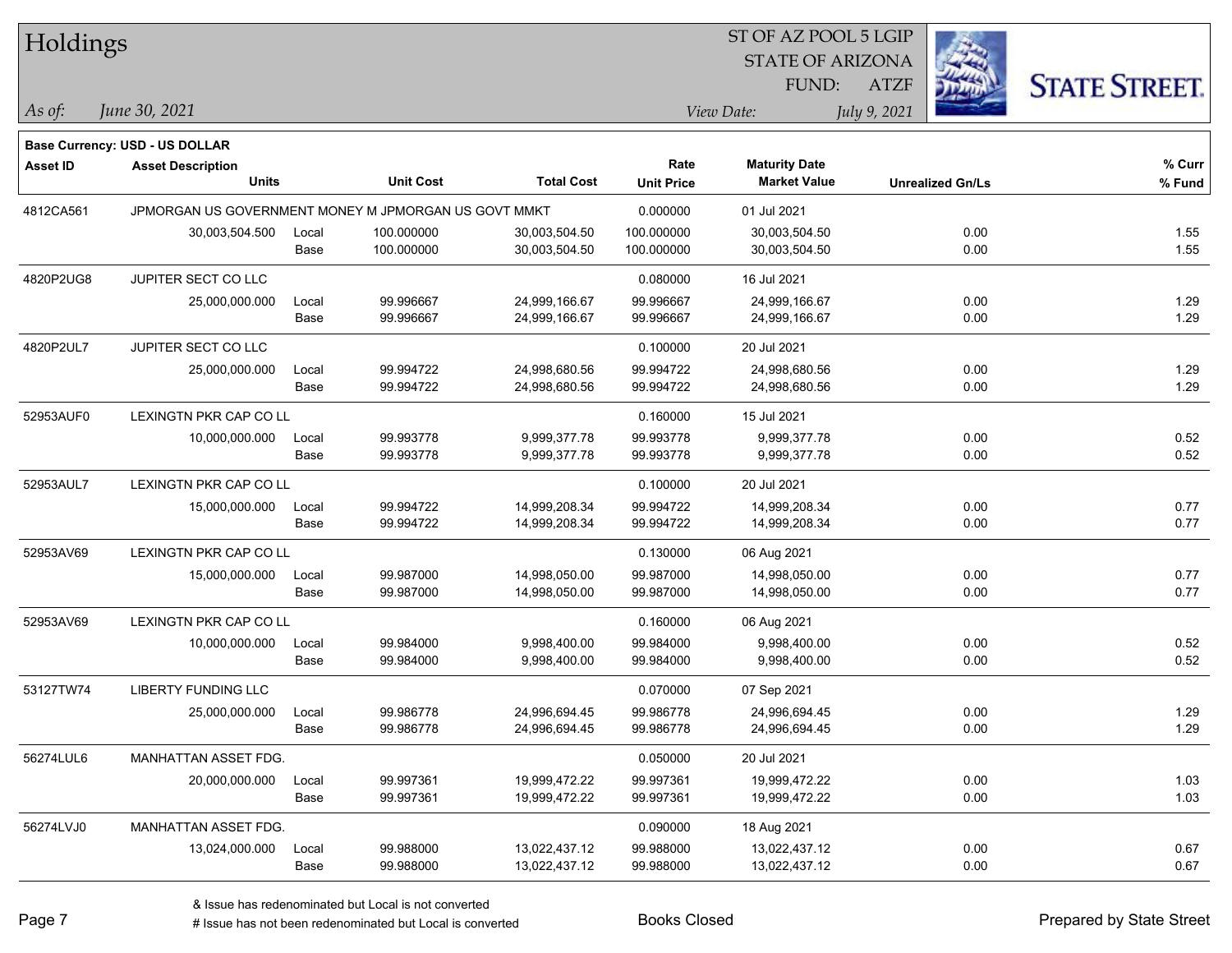| Holdings  |                                |       |                  |                   |                   | ST OF AZ POOL 5 LGIP    |                         |                      |
|-----------|--------------------------------|-------|------------------|-------------------|-------------------|-------------------------|-------------------------|----------------------|
|           |                                |       |                  |                   |                   | <b>STATE OF ARIZONA</b> |                         |                      |
|           |                                |       |                  |                   |                   | FUND:                   | <b>ATZF</b>             | <b>STATE STREET.</b> |
| As of:    | June 30, 2021                  |       |                  |                   |                   | View Date:              | July 9, 2021            |                      |
|           | Base Currency: USD - US DOLLAR |       |                  |                   |                   |                         |                         |                      |
| Asset ID  | <b>Asset Description</b>       |       |                  |                   | Rate              | <b>Maturity Date</b>    |                         | % Curr               |
|           | <b>Units</b>                   |       | <b>Unit Cost</b> | <b>Total Cost</b> | <b>Unit Price</b> | <b>Market Value</b>     | <b>Unrealized Gn/Ls</b> | % Fund               |
| 56274LYW8 | <b>MANHATTAN ASSET FDG.</b>    |       |                  |                   | 0.200000          | 30 Nov 2021             |                         |                      |
|           | 10,000,000.000                 | Local | 99.915556        | 9,991,555.56      | 99.915556         | 9,991,555.56            | 0.00                    | 0.52                 |
|           |                                | Base  | 99.915556        | 9,991,555.56      | 99.915556         | 9,991,555.56            | 0.00                    | 0.52                 |
| 57576JU91 | MASSACHUSETTS MUT LIFE INS CO  |       |                  |                   | 0.060000          | 09 Jul 2021             |                         |                      |
|           | 25,000,000.000                 | Local | 99.998667        | 24,999,666.67     | 99.998667         | 24,999,666.67           | 0.00                    | 1.29                 |
|           |                                | Base  | 99.998667        | 24,999,666.67     | 99.998667         | 24,999,666.67           | 0.00                    | 1.29                 |
| 57576JX56 | MASSACHUSETTS MUT LIFE INS CO  |       |                  |                   | 0.100000          | 05 Oct 2021             |                         |                      |
|           | 25,000,000.000                 | Local | 99.973333        | 24,993,333.33     | 99.973333         | 24,993,333.33           | 0.00                    | 1.29                 |
|           |                                | Base  | 99.973333        | 24,993,333.33     | 99.973333         | 24,993,333.33           | 0.00                    | 1.29                 |
| 59157TU19 | METLIFE SHORT TERM FDG         |       |                  |                   | 0.210000          | 01 Jul 2021             |                         |                      |
|           | 15,000,000.000                 | Local | 100.000000       | 15,000,000.00     | 100.000000        | 15,000,000.00           | 0.00                    | 0.77                 |
|           |                                | Base  | 100.000000       | 15,000,000.00     | 100.000000        | 15,000,000.00           | 0.00                    | 0.77                 |
| 59157TWT6 | METLIFE SHORT TERM FDG         |       |                  |                   | 0.060000          | 27 Sep 2021             |                         |                      |
|           | 10,000,000.000                 | Local | 99.985333        | 9,998,533.33      | 99.985333         | 9,998,533.33            | 0.00                    | 0.52                 |
|           |                                | Base  | 99.985333        | 9,998,533.33      | 99.985333         | 9,998,533.33            | 0.00                    | 0.52                 |
| 59157TXU2 | METLIFE SHORT TERM FDG         |       |                  |                   | 0.140000          | 28 Oct 2021             |                         |                      |
|           | 10,000,000.000                 | Local | 99.953722        | 9,995,372.22      | 99.953722         | 9,995,372.22            | 0.00                    | 0.52                 |
|           |                                | Base  | 99.953722        | 9,995,372.22      | 99.953722         | 9,995,372.22            | 0.00                    | 0.52                 |
| 59157TZD8 | METLIFE SHORT TERM FDG         |       |                  |                   | 0.090000          | 13 Dec 2021             |                         |                      |
|           | 15,000,000.000                 | Local | 99.958750        | 14,993,812.50     | 99.958750         | 14,993,812.50           | 0.00                    | 0.77                 |
|           |                                | Base  | 99.958750        | 14,993,812.50     | 99.958750         | 14,993,812.50           | 0.00                    | 0.77                 |
| 63307LUN9 | NATIONAL BK OF CANAD           |       |                  |                   | 0.130000          | 22 Jul 2021             |                         |                      |
|           | 20,000,000.000                 | Local | 99.992417        | 19,998,483.33     | 99.992417         | 19,998,483.33           | 0.00                    | 1.03                 |
|           |                                | Base  | 99.992417        | 19,998,483.33     | 99.992417         | 19,998,483.33           | 0.00                    | 1.03                 |
| 63307LV24 | NATIONAL BK OF CANAD           |       |                  |                   | 0.120000          | 02 Aug 2021             |                         |                      |
|           | 25,000,000.000                 | Local | 99.989333        | 24,997,333.33     | 99.989333         | 24,997,333.33           | 0.00                    | 1.29                 |
|           |                                | Base  | 99.989333        | 24,997,333.33     | 99.989333         | 24,997,333.33           | 0.00                    | 1.29                 |
| 64105GXV1 | NESTLE CAP CORP                |       |                  |                   | 0.170000          | 29 Oct 2021             |                         |                      |
|           | 15,000,000.000                 | Local | 99.943333        | 14,991,500.00     | 99.943333         | 14,991,500.00           | 0.00                    | 0.77                 |
|           |                                | Base  | 99.943333        | 14,991,500.00     | 99.943333         | 14,991,500.00           | 0.00                    | 0.77                 |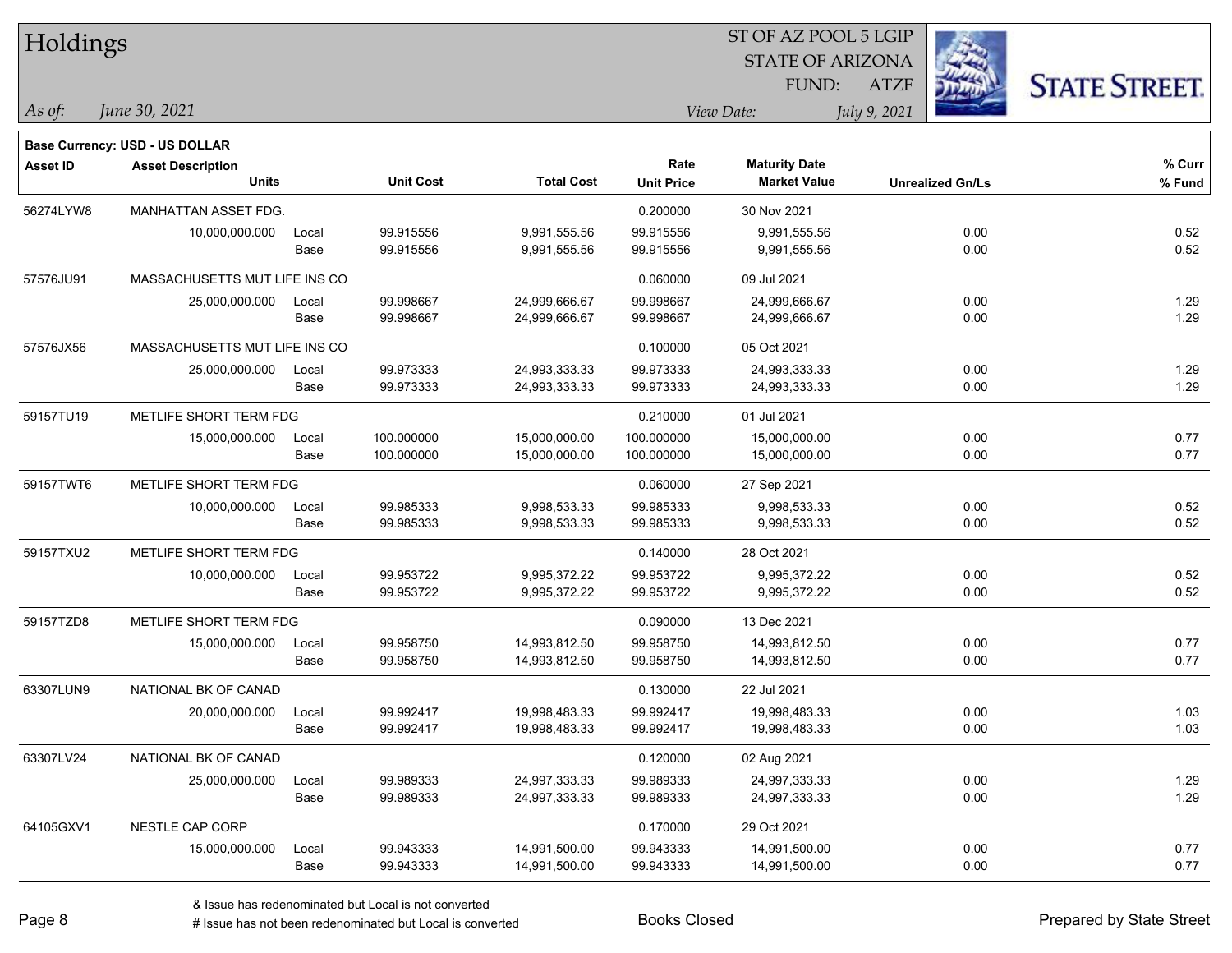| Holdings        |                                       |       |                  | ST OF AZ POOL 5 LGIP |                   |                         |              |                         |                      |  |
|-----------------|---------------------------------------|-------|------------------|----------------------|-------------------|-------------------------|--------------|-------------------------|----------------------|--|
|                 |                                       |       |                  |                      |                   | <b>STATE OF ARIZONA</b> |              |                         |                      |  |
|                 |                                       |       |                  |                      |                   | FUND:                   | <b>ATZF</b>  |                         | <b>STATE STREET.</b> |  |
| As of:          | June 30, 2021                         |       |                  |                      |                   | View Date:              | July 9, 2021 |                         |                      |  |
|                 | <b>Base Currency: USD - US DOLLAR</b> |       |                  |                      |                   |                         |              |                         |                      |  |
| <b>Asset ID</b> | <b>Asset Description</b>              |       |                  |                      | Rate              | <b>Maturity Date</b>    |              |                         | % Curr               |  |
|                 | <b>Units</b>                          |       | <b>Unit Cost</b> | <b>Total Cost</b>    | <b>Unit Price</b> | <b>Market Value</b>     |              | <b>Unrealized Gn/Ls</b> | % Fund               |  |
| 64951WUT9       | NEW YORK LFE CAP COR                  |       |                  |                      | 0.060000          | 27 Jul 2021             |              |                         |                      |  |
|                 | 20,000,000.000                        | Local | 99.995667        | 19,999,133.33        | 99.995667         | 19,999,133.33           |              | 0.00                    | 1.03                 |  |
|                 |                                       | Base  | 99.995667        | 19,999,133.33        | 99.995667         | 19,999,133.33           |              | 0.00                    | 1.03                 |  |
| 64951WVS0       | NEW YORK LFE CAP COR                  |       |                  |                      | 0.060000          | 26 Aug 2021             |              |                         |                      |  |
|                 | 15,000,000.000                        | Local | 99.990667        | 14,998,600.00        | 99.990667         | 14,998,600.00           |              | 0.00                    | 0.77                 |  |
|                 |                                       | Base  | 99.990667        | 14,998,600.00        | 99.990667         | 14,998,600.00           |              | 0.00                    | 0.77                 |  |
| 64951WWP5       | NEW YORK LFE CAP COR                  |       |                  |                      | 0.070000          | 23 Sep 2021             |              |                         |                      |  |
|                 | 9,153,000.000                         | Local | 99.983667        | 9,151,505.01         | 99.983667         | 9,151,505.01            |              | 0.00                    | 0.47                 |  |
|                 |                                       | Base  | 99.983667        | 9,151,505.01         | 99.983667         | 9,151,505.01            |              | 0.00                    | 0.47                 |  |
| 65409RU99       | NIEUW AMSTERDAM RECV                  |       |                  |                      | 0.130000          | 09 Jul 2021             |              |                         |                      |  |
|                 | 25,000,000.000                        | Local | 99.997111        | 24,999,277.78        | 99.997111         | 24,999,277.78           |              | 0.00                    | 1.29                 |  |
|                 |                                       | Base  | 99.997111        | 24,999,277.78        | 99.997111         | 24,999,277.78           |              | 0.00                    | 1.29                 |  |
| 65409RVA5       | NIEUW AMSTERDAM RECV                  |       |                  |                      | 0.110000          | 10 Aug 2021             |              |                         |                      |  |
|                 | 5,000,000.000                         | Local | 99.987778        | 4,999,388.89         | 99.987778         | 4,999,388.89            |              | 0.00                    | 0.26                 |  |
|                 |                                       | Base  | 99.987778        | 4,999,388.89         | 99.987778         | 4,999,388.89            |              | 0.00                    | 0.26                 |  |
| 6698M4V90       | <b>NOVARTIS FNC CRP</b>               |       |                  |                      | 0.070000          | 09 Aug 2021             |              |                         |                      |  |
|                 | 10,000,000.000                        | Local | 99.992417        | 9,999,241.67         | 99.992417         | 9,999,241.67            |              | 0.00                    | 0.52                 |  |
|                 |                                       | Base  | 99.992417        | 9,999,241.67         | 99.992417         | 9,999,241.67            |              | 0.00                    | 0.52                 |  |
| 67983TUF1       | OLD LINE FUNDING LLC                  |       |                  |                      | 0.140000          | 15 Jul 2021             |              |                         |                      |  |
|                 | 3,000,000.000                         | Local | 99.994556        | 2,999,836.67         | 99.994556         | 2,999,836.67            |              | 0.00                    | 0.15                 |  |
|                 |                                       | Base  | 99.994556        | 2,999,836.67         | 99.994556         | 2,999,836.67            |              | 0.00                    | 0.15                 |  |
| 67983TVL7       | OLD LINE FUNDING LLC                  |       |                  |                      | 0.170000          | 20 Aug 2021             |              |                         |                      |  |
|                 | 10,000,000.000                        | Local | 99.976389        | 9,997,638.89         | 99.976389         | 9,997,638.89            |              | 0.00                    | 0.52                 |  |
|                 |                                       | Base  | 99.976389        | 9,997,638.89         | 99.976389         | 9,997,638.89            |              | 0.00                    | 0.52                 |  |
| 74271TUS0       | PROCTOR GAMBLE AND CO                 |       |                  |                      | 0.050000          | 26 Jul 2021             |              |                         |                      |  |
|                 | 20,000,000.000                        | Local | 99.996528        | 19,999,305.55        | 99.996528         | 19,999,305.55           |              | 0.00                    | 1.03                 |  |
|                 |                                       | Base  | 99.996528        | 19,999,305.55        | 99.996528         | 19,999,305.55           |              | 0.00                    | 1.03                 |  |
| 82124LV41       | SHEFFIELD RECEIVABLE                  |       |                  |                      | 0.140000          | 04 Aug 2021             |              |                         |                      |  |
|                 | 25,000,000.000                        | Local | 99.986778        | 24,996,694.44        | 99.986778         | 24,996,694.44           |              | 0.00                    | 1.29                 |  |
|                 |                                       | Base  | 99.986778        | 24,996,694.44        | 99.986778         | 24,996,694.44           |              | 0.00                    | 1.29                 |  |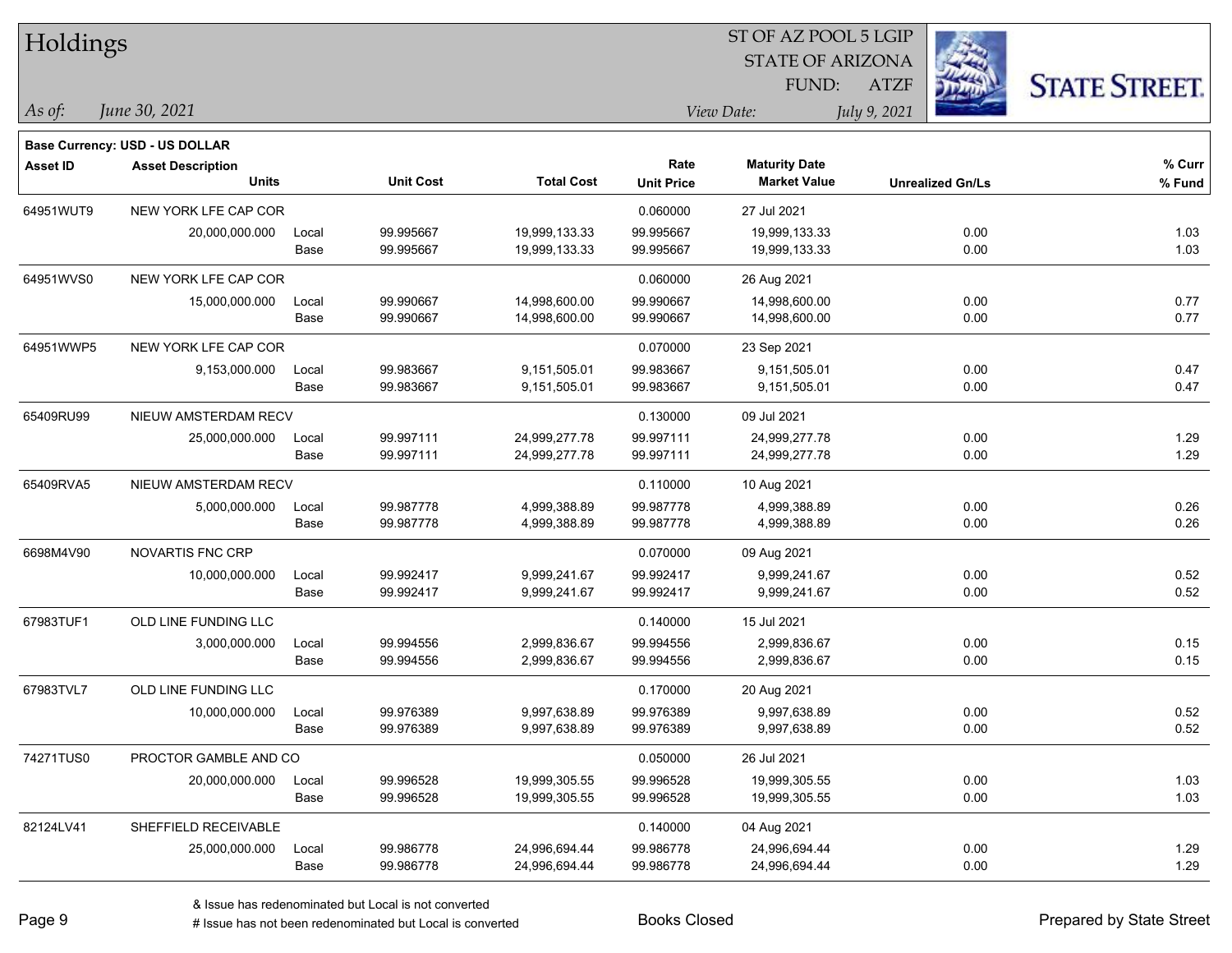| Holdings<br><b>STATE OF ARIZONA</b><br>FUND:<br><b>ATZF</b><br>June 30, 2021<br>$\vert$ As of:<br>View Date:<br>July 9, 2021 | <b>STATE STREET.</b> |
|------------------------------------------------------------------------------------------------------------------------------|----------------------|
|                                                                                                                              |                      |
|                                                                                                                              |                      |
|                                                                                                                              |                      |
| <b>Base Currency: USD - US DOLLAR</b>                                                                                        |                      |
| Rate<br><b>Maturity Date</b><br><b>Asset ID</b><br><b>Asset Description</b>                                                  | % Curr               |
| <b>Units</b><br><b>Unit Cost</b><br><b>Total Cost</b><br><b>Market Value</b><br><b>Unit Price</b><br><b>Unrealized Gn/Ls</b> | % Fund               |
| 82124LVG4<br>SHEFFIELD RECEIVABLE<br>0.100000<br>16 Aug 2021                                                                 |                      |
| 99.987222<br>0.00<br>25,000,000.000<br>24,996,805.56<br>99.987222<br>24,996,805.56<br>Local                                  | 1.29                 |
| 99.987222<br>99.987222<br>24,996,805.56<br>0.00<br>Base<br>24,996,805.56                                                     | 1.29                 |
| 8225X2U85<br>SHELL INTNL FNC B.V<br>0.220000<br>08 Jul 2021                                                                  |                      |
| 99.995722<br>999,957.22<br>99.995722<br>999,957.22<br>0.00<br>1,000,000.000<br>Local                                         | 0.05                 |
| 99.995722<br>999,957.22<br>99.995722<br>999,957.22<br>0.00<br>Base                                                           | 0.05                 |
| SHELL INTNL FNC B.V<br>8225X2UC6<br>0.100000<br>12 Jul 2021                                                                  |                      |
| 99.996944<br>1,200,000.000<br>1,199,963.33<br>99.996944<br>1,199,963.33<br>0.00<br>Local                                     | 0.06                 |
| 0.00<br>99.996944<br>1,199,963.33<br>99.996944<br>1,199,963.33<br>Base                                                       | 0.06                 |
| 8225X2UC6<br>SHELL INTNL FNC B.V<br>0.400000<br>12 Jul 2021                                                                  |                      |
| 99.987778<br>0.00<br>10,000,000.000<br>9,998,777.78<br>99.987778<br>9,998,777.78<br>Local                                    | 0.52                 |
| 99.987778<br>9,998,777.78<br>9,998,777.78<br>99.987778<br>0.00<br>Base                                                       | 0.52                 |
| 8225X2W18<br>SHELL INTNL FNC B.V<br>0.200000<br>01 Sep 2021                                                                  |                      |
| 99.965556<br>0.00<br>10,000,000.000<br>Local<br>9,996,555.55<br>99.965556<br>9,996,555.55                                    | 0.52                 |
| 99.965556<br>9,996,555.55<br>9,996,555.55<br>0.00<br>Base<br>99.965556                                                       | 0.52                 |
| SHELL INTNL FNC B.V<br>8225X2W18<br>0.260000<br>01 Sep 2021                                                                  |                      |
| 99.955222<br>10,000,000.000<br>9,995,522.22<br>99.955222<br>9,995,522.22<br>0.00<br>Local                                    | 0.52                 |
| 99.955222<br>9,995,522.22<br>99.955222<br>9,995,522.22<br>0.00<br>Base                                                       | 0.52                 |
| 8225X2X17<br>SHELL INTNL FNC B.V<br>0.260000<br>01 Oct 2021                                                                  |                      |
| 99.933556<br>0.00<br>6,000,000.000<br>5,996,013.33<br>99.933556<br>5,996,013.33<br>Local                                     | 0.31                 |
| 99.933556<br>99.933556<br>5,996,013.33<br>0.00<br>Base<br>5,996,013.33                                                       | 0.31                 |
| 86565CM89<br>SUMITOMO MITSUI BKG CORP<br>0.150000<br>31 Aug 2021                                                             |                      |
| 25,000,000.000<br>0.00<br>100.000000<br>25,000,000.00<br>100.000000<br>25,000,000.00<br>Local                                | 1.29                 |
| Base<br>100.000000<br>25,000,000.00<br>100.000000<br>25,000,000.00<br>0.00                                                   | 1.29                 |
| 86565CS26<br>SUMITOMO MITSUI BKG CORP<br>0.160000<br>18 Nov 2021                                                             |                      |
| 100.003884<br>100.003884<br>0.00<br>10,000,000.000<br>10,000,388.42<br>10,000,388.42<br>Local                                | 0.52                 |
| 100.003884<br>100.003884<br>0.00<br>Base<br>10,000,388.42<br>10,000,388.42                                                   | 0.52                 |
| 86565CXW4<br>SUMITOMO MITSUI BKG CORP<br>0.180000<br>26 Jul 2021                                                             |                      |
| 99.999999<br>99.999999<br>0.00<br>15,000,000.000<br>14,999,999.84<br>14,999,999.84<br>Local                                  | 0.77                 |
| Base<br>99.999999<br>99.999999<br>14,999,999.84<br>0.00<br>14,999,999.84                                                     | 0.77                 |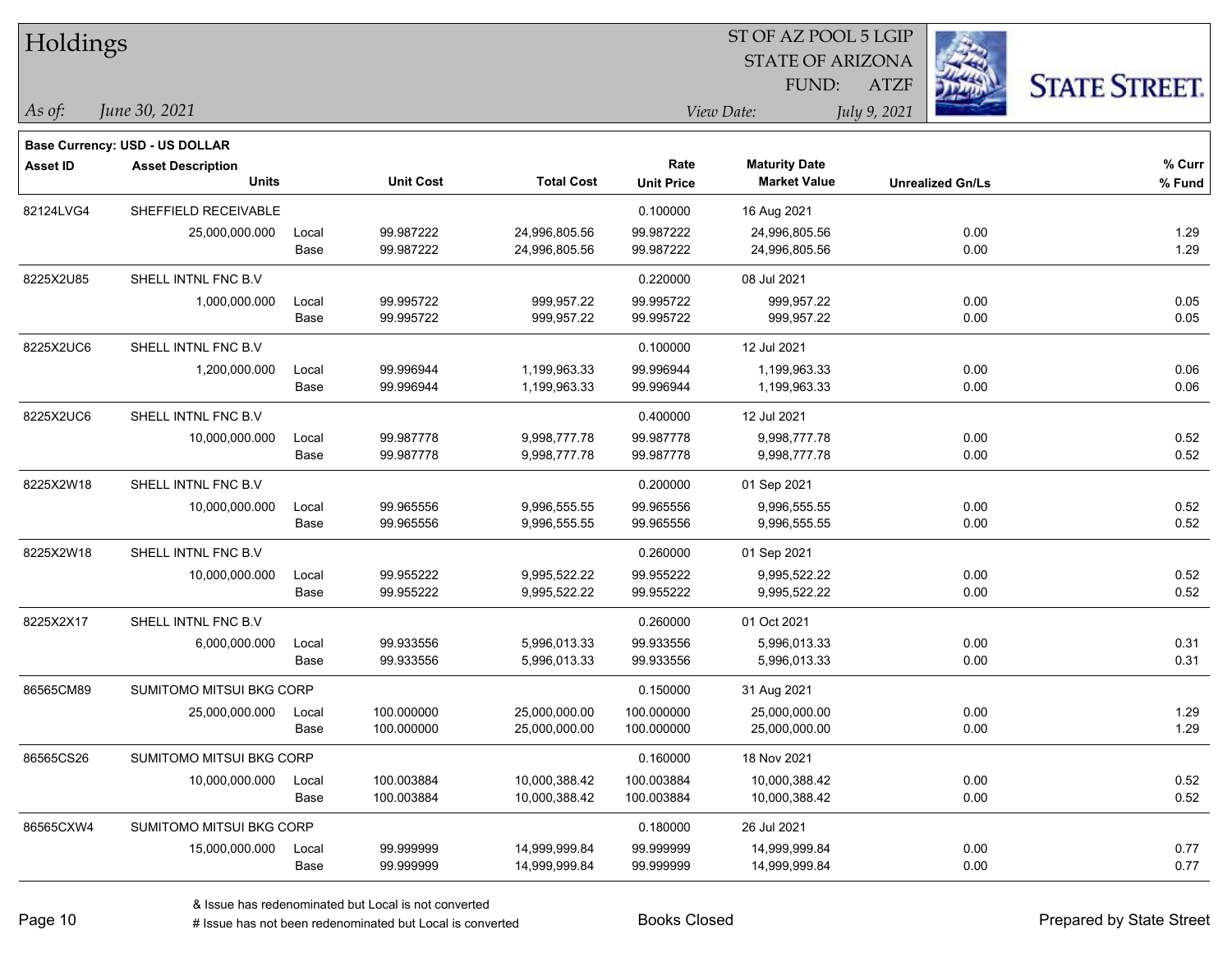| Holdings        |                                       |       |                  |                   | 51 OF AZ POOL 5 LGIP |                         |                         |                      |  |  |  |
|-----------------|---------------------------------------|-------|------------------|-------------------|----------------------|-------------------------|-------------------------|----------------------|--|--|--|
|                 |                                       |       |                  |                   |                      | <b>STATE OF ARIZONA</b> | in.                     |                      |  |  |  |
|                 |                                       |       |                  |                   |                      | FUND:                   | <b>ATZF</b>             | <b>STATE STREET.</b> |  |  |  |
| As of:          | June 30, 2021                         |       |                  |                   |                      | View Date:              | July 9, 2021            |                      |  |  |  |
|                 | <b>Base Currency: USD - US DOLLAR</b> |       |                  |                   |                      |                         |                         |                      |  |  |  |
| <b>Asset ID</b> | <b>Asset Description</b>              |       |                  |                   | Rate                 | <b>Maturity Date</b>    |                         | % Curr               |  |  |  |
|                 | <b>Units</b>                          |       | <b>Unit Cost</b> | <b>Total Cost</b> | <b>Unit Price</b>    | <b>Market Value</b>     | <b>Unrealized Gn/Ls</b> | % Fund               |  |  |  |
| 88602TUE1       | THUNDER BAY FNDNG LLC                 |       |                  |                   | 0.160000             | 14 Jul 2021             |                         |                      |  |  |  |
|                 | 15,000,000.000                        | Local | 99.994222        | 14,999,133.33     | 99.994222            | 14,999,133.33           | 0.00                    | 0.77                 |  |  |  |
|                 |                                       | Base  | 99.994222        | 14,999,133.33     | 99.994222            | 14,999,133.33           | 0.00                    | 0.77                 |  |  |  |
| 88602TV91       | THUNDER BAY FNDNG LLC                 |       |                  |                   | 0.130000             | 09 Aug 2021             |                         |                      |  |  |  |
|                 | 20,000,000.000                        | Local | 99.985917        | 19,997,183.33     | 99.985917            | 19,997,183.33           | 0.00                    | 1.03                 |  |  |  |
|                 |                                       | Base  | 99.985917        | 19,997,183.33     | 99.985917            | 19,997,183.33           | 0.00                    | 1.03                 |  |  |  |
| 88602TXF5       | THUNDER BAY FNDNG LLC                 |       |                  |                   | 0.180000             | 15 Oct 2021             |                         |                      |  |  |  |
|                 | 2,500,000.000                         | Local | 99.947000        | 2,498,675.00      | 99.947000            | 2,498,675.00            | 0.00                    | 0.13                 |  |  |  |
|                 |                                       | Base  | 99.947000        | 2,498,675.00      | 99.947000            | 2,498,675.00            | 0.00                    | 0.13                 |  |  |  |
| 88602TXF5       | THUNDER BAY FNDNG LLC                 |       |                  |                   | 0.210000             | 15 Oct 2021             |                         |                      |  |  |  |
|                 | 14,300,000.000                        | Local | 99.938167        | 14,291,157.83     | 99.938167            | 14,291,157.83           | 0.00                    | 0.74                 |  |  |  |
|                 |                                       | Base  | 99.938167        | 14,291,157.83     | 99.938167            | 14,291,157.83           | 0.00                    | 0.74                 |  |  |  |
| 89119BBR6       | <b>TORONTO DOMINION BANK</b>          |       |                  |                   | 0.200000             | 25 Feb 2022             |                         |                      |  |  |  |
|                 | 23,000,000.000                        | Local | 99.867222        | 22,969,461.11     | 99.867222            | 22,969,461.11           | 0.00                    | 1.19                 |  |  |  |
|                 |                                       | Base  | 99.867222        | 22,969,461.11     | 99.867222            | 22,969,461.11           | 0.00                    | 1.19                 |  |  |  |
| 89119BD45       | <b>TORONTO DOMINION BANK</b>          |       |                  |                   | 0.220000             | 04 Apr 2022             |                         |                      |  |  |  |
|                 | 10,000,000.000                        | Local | 99.830722        | 9,983,072.22      | 99.830722            | 9,983,072.22            | 0.00                    | 0.52                 |  |  |  |
|                 |                                       | Base  | 99.830722        | 9,983,072.22      | 99.830722            | 9,983,072.22            | 0.00                    | 0.52                 |  |  |  |
| 89119BE28       | TORONTO DOMINION BANK                 |       |                  |                   | 0.170000             | 02 May 2022             |                         |                      |  |  |  |
|                 | 10,000,000.000                        | Local | 99.855972        | 9,985,597.23      | 99.855972            | 9,985,597.23            | 0.00                    | 0.52                 |  |  |  |
|                 |                                       | Base  | 99.855972        | 9,985,597.23      | 99.855972            | 9,985,597.23            | 0.00                    | 0.52                 |  |  |  |
| 89233HA38       | <b>TOYOTA MOTOR CREDIT</b>            |       |                  |                   | 0.210000             | 03 Jan 2022             |                         |                      |  |  |  |
|                 | 25,000,000.000                        | Local | 99.891500        | 24,972,875.00     | 99.891500            | 24,972,875.00           | 0.00                    | 1.29                 |  |  |  |
|                 |                                       | Base  | 99.891500        | 24,972,875.00     | 99.891500            | 24,972,875.00           | 0.00                    | 1.29                 |  |  |  |
| 89233HCR3       | <b>TOYOTA MOTOR CREDIT</b>            |       |                  |                   | 0.170000             | 25 Mar 2022             |                         |                      |  |  |  |
|                 | 25,000,000.000                        | Local | 99.873917        | 24,968,479.17     | 99.873917            | 24,968,479.17           | 0.00                    | 1.29                 |  |  |  |
|                 |                                       | Base  | 99.873917        | 24,968,479.17     | 99.873917            | 24,968,479.17           | 0.00                    | 1.29                 |  |  |  |
| 92646KU67       | VICTORY RECEIVABLES                   |       |                  |                   | 0.130000             | 06 Jul 2021             |                         |                      |  |  |  |
|                 | 20,000,000.000                        | Local | 99.998194        | 19,999,638.89     | 99.998194            | 19,999,638.89           | 0.00                    | 1.03                 |  |  |  |
|                 |                                       | Base  | 99.998194        | 19,999,638.89     | 99.998194            | 19,999,638.89           | 0.00                    | 1.03                 |  |  |  |

 $\overline{S}$   $\overline{S}$   $\overline{S}$   $\overline{S}$   $\overline{S}$   $\overline{S}$   $\overline{S}$   $\overline{S}$   $\overline{S}$   $\overline{S}$   $\overline{S}$   $\overline{S}$   $\overline{S}$   $\overline{S}$   $\overline{S}$   $\overline{S}$   $\overline{S}$   $\overline{S}$   $\overline{S}$   $\overline{S}$   $\overline{S}$   $\overline{S}$   $\overline{S}$   $\overline{S}$   $\overline{$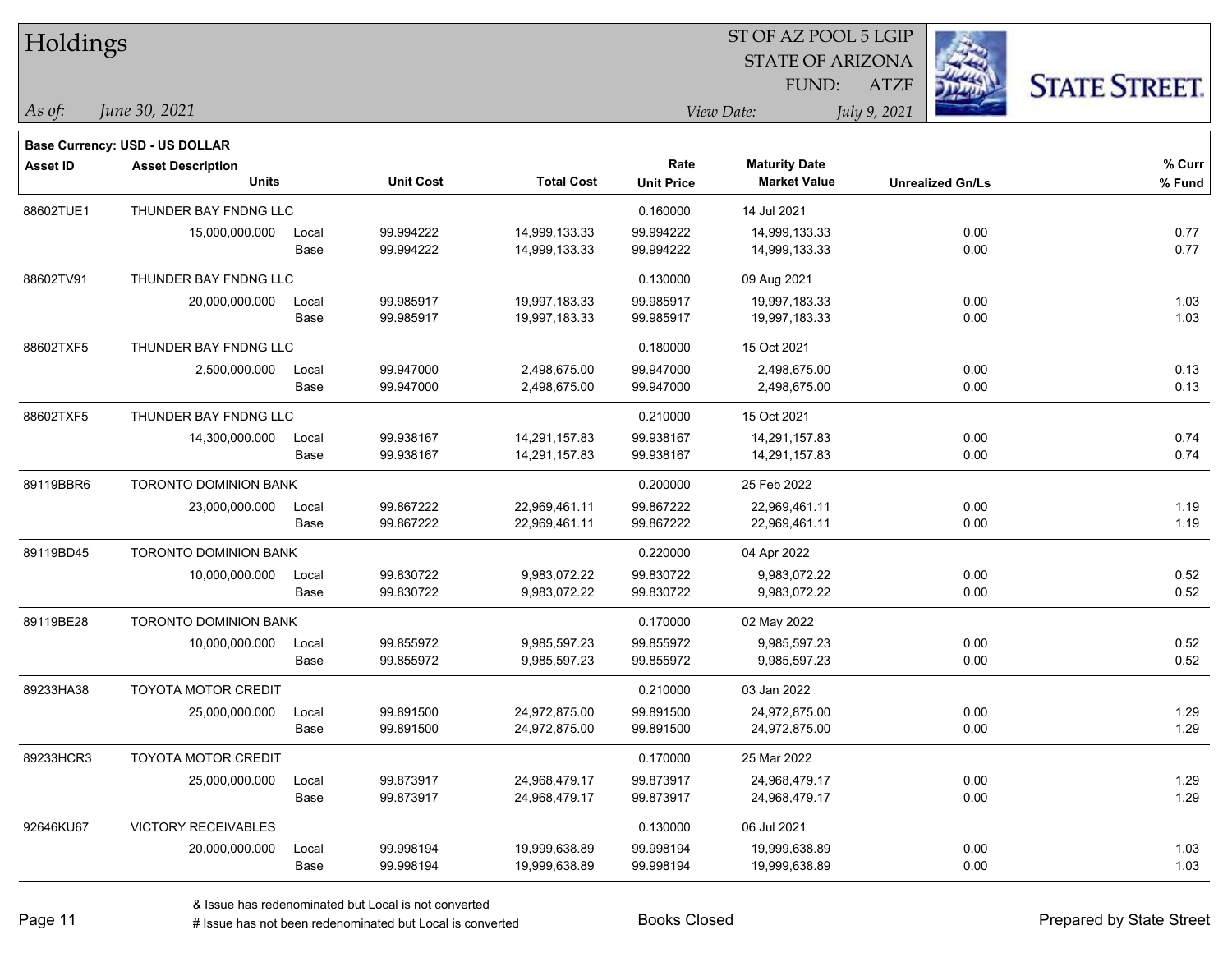| Holdings               |                                         |       |                                                                 |                   |                   | ST OF AZ POOL 5 LGIP    |                         |                      |  |
|------------------------|-----------------------------------------|-------|-----------------------------------------------------------------|-------------------|-------------------|-------------------------|-------------------------|----------------------|--|
|                        |                                         |       |                                                                 |                   |                   | <b>STATE OF ARIZONA</b> |                         |                      |  |
|                        |                                         |       |                                                                 |                   |                   | FUND:                   | <b>ATZF</b>             | <b>STATE STREET.</b> |  |
| $\vert$ As of:         | June 30, 2021                           |       |                                                                 |                   |                   | View Date:              | July 9, 2021            |                      |  |
|                        | Base Currency: USD - US DOLLAR          |       |                                                                 |                   |                   |                         |                         |                      |  |
| <b>Asset ID</b>        | <b>Asset Description</b>                |       |                                                                 |                   | Rate              | <b>Maturity Date</b>    |                         | $%$ Curr             |  |
|                        | <b>Units</b>                            |       | <b>Unit Cost</b>                                                | <b>Total Cost</b> | <b>Unit Price</b> | <b>Market Value</b>     | <b>Unrealized Gn/Ls</b> | % Fund               |  |
| 92646KVW9              | VICTORY RECEIVABLES                     |       |                                                                 |                   | 0.120000          | 30 Aug 2021             |                         |                      |  |
|                        | 20,000,000.000                          | Local | 99.980000                                                       | 19,996,000.00     | 99.980000         | 19,996,000.00           | 0.00                    | 1.03                 |  |
|                        |                                         | Base  | 99.980000                                                       | 19,996,000.00     | 99.980000         | 19,996,000.00           | 0.00                    | 1.03                 |  |
| 92646KW24              | <b>VICTORY RECEIVABLES</b>              |       |                                                                 |                   | 0.070000          | 02 Sep 2021             |                         |                      |  |
|                        | 10,000,000.000                          | Local | 99.987750                                                       | 9,998,775.00      | 99.987750         | 9,998,775.00            | 0.00                    | 0.52                 |  |
|                        |                                         | Base  | 99.987750                                                       | 9,998,775.00      | 99.987750         | 9,998,775.00            | 0.00                    | 0.52                 |  |
| 927YHY004              | RBC CAPITAL MARKETS REPO 04/16 VAR      |       |                                                                 |                   | 0.020000          | 01 Jul 2021             |                         |                      |  |
|                        | 75,000,000.000                          | Local | 100.000000                                                      | 75,000,000.00     | 100.000000        | 75,000,000.00           | 0.00                    | 3.87                 |  |
|                        |                                         | Base  | 100.000000                                                      | 75,000,000.00     | 100.000000        | 75,000,000.00           | 0.00                    | 3.87                 |  |
| 9612C1EK9              | WESTPAC BANKING CORP.                   |       |                                                                 |                   | 0.190000          | 19 May 2022             |                         |                      |  |
|                        | 15,000,000.000                          | Local | 99.830056                                                       | 14,974,508.34     | 99.830056         | 14,974,508.34           | 0.00                    | 0.77                 |  |
|                        |                                         | Base  | 99.830056                                                       | 14,974,508.34     | 99.830056         | 14,974,508.34           | 0.00                    | 0.77                 |  |
| 979QRC005              | <b>BANK OF AMERICA REPO</b>             |       |                                                                 |                   | 0.040000          | 01 Jul 2021             |                         |                      |  |
|                        | 152,113,696.890                         | Local | 100.000000                                                      | 152,113,696.89    | 100.000000        | 152,113,696.89          | 0.00                    | 7.85                 |  |
|                        |                                         | Base  | 100.000000                                                      | 152,113,696.89    | 100.000000        | 152,113,696.89          | 0.00                    | 7.85                 |  |
| <b>US DOLLAR Total</b> |                                         |       |                                                                 |                   |                   |                         |                         |                      |  |
|                        | 1,879,945,897.770                       | Local |                                                                 | 1,879,570,952.06  |                   | 1,879,570,952.06        | 0.00                    | 96.97                |  |
|                        |                                         | Base  |                                                                 | 1,879,570,952.06  |                   | 1,879,570,952.06        | 0.00                    | 96.97                |  |
|                        | <b>CASH EQUIVALENT Total</b>            |       |                                                                 |                   |                   |                         |                         |                      |  |
|                        | 1,879,945,897.770                       | Base  |                                                                 | 1,879,570,952.06  |                   | 1,879,570,952.06        | 0.00                    | 96.97                |  |
| <b>FIXED INCOME</b>    |                                         |       |                                                                 |                   |                   |                         |                         |                      |  |
| <b>US DOLLAR</b>       |                                         |       |                                                                 |                   |                   |                         | Exchange Rate:          | 1.000000             |  |
| 12598AAA8              | CNH EQUIPMENT TRUST CNH 2021 A A1       |       |                                                                 |                   | 0.134470          | 15 Mar 2022             |                         |                      |  |
|                        | 2,391,851.230                           | Local | 100.000000                                                      | 2,391,851.23      | 99.997890         | 2,391,800.76            | $-50.47$                | 0.12                 |  |
| Original Face:         | 8,250,000.000                           | Base  | 100.000000                                                      | 2,391,851.23      | 99.997890         | 2,391,800.76            | $-50.47$                | 0.12                 |  |
| 14314QAA2              | CARMAX AUTO OWNER TRUST CARMX 2021 2 A1 |       |                                                                 |                   | 0.140900          | 15 Apr 2022             |                         |                      |  |
|                        | 6,599,579.130                           | Local | 100.000000                                                      | 6,599,579.13      | 100.001210        | 6,599,658.98            | 79.85                   | 0.34                 |  |
| Original Face:         | 10,000,000.000                          | Base  | 100.000000                                                      | 6,599,579.13      | 100.001210        | 6,599,658.98            | 79.85                   | 0.34                 |  |
|                        |                                         |       | <sup>2</sup> locus has redepeningted but Local is not converted |                   |                   |                         |                         |                      |  |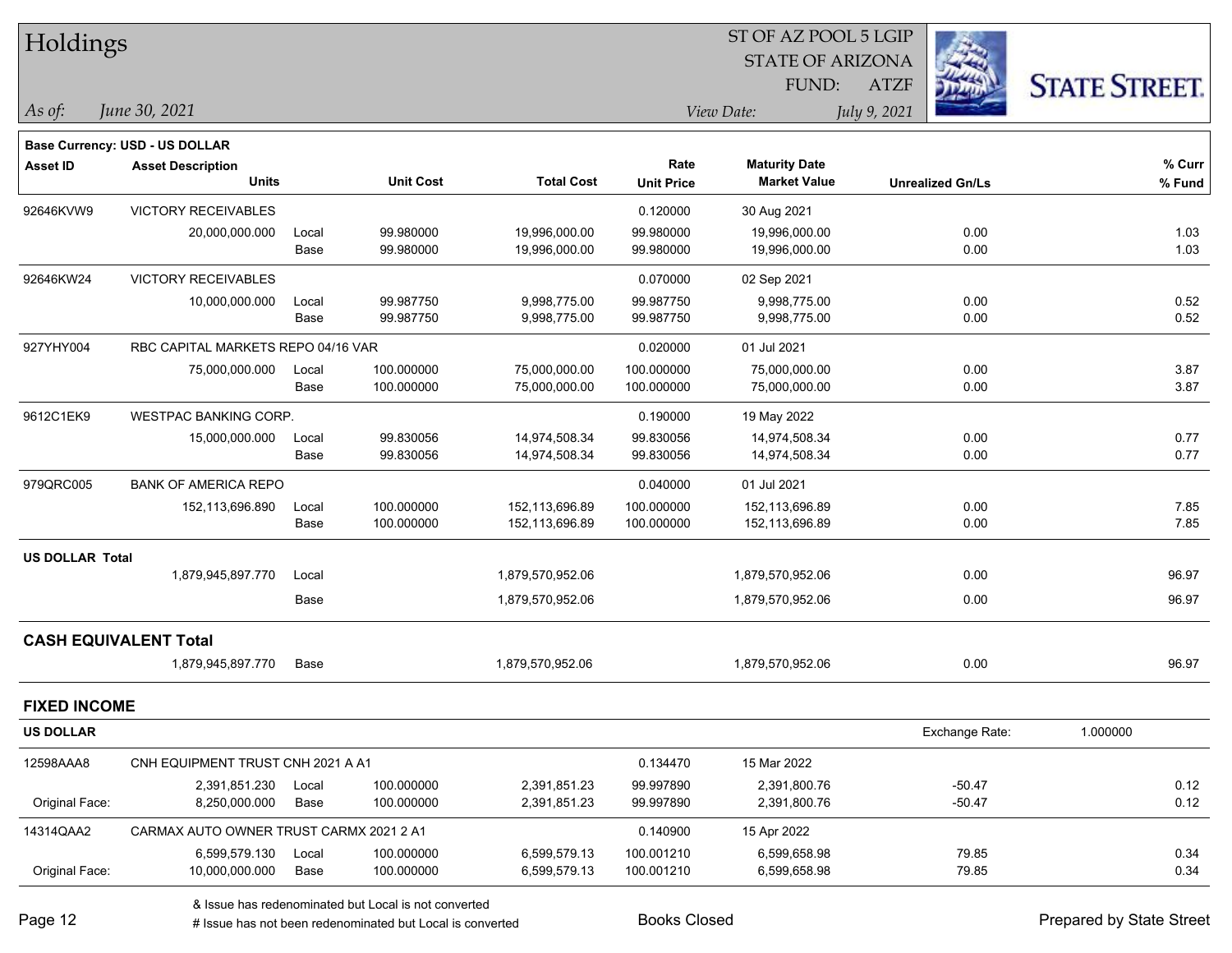| Holdings               |                                                       |       |                                                           |                   |                     | ST OF AZ POOL 5 LGIP    |                         |                          |
|------------------------|-------------------------------------------------------|-------|-----------------------------------------------------------|-------------------|---------------------|-------------------------|-------------------------|--------------------------|
|                        |                                                       |       |                                                           |                   |                     | <b>STATE OF ARIZONA</b> |                         |                          |
|                        |                                                       |       |                                                           |                   |                     | FUND:                   | <b>ATZF</b>             | <b>STATE STREET.</b>     |
| $\vert$ As of:         | June 30, 2021                                         |       |                                                           |                   |                     | View Date:              | July 9, 2021            |                          |
|                        | Base Currency: USD - US DOLLAR                        |       |                                                           |                   |                     |                         |                         |                          |
| <b>Asset ID</b>        | <b>Asset Description</b>                              |       |                                                           |                   | Rate                | <b>Maturity Date</b>    |                         | % Curr                   |
|                        | <b>Units</b>                                          |       | <b>Unit Cost</b>                                          | <b>Total Cost</b> | <b>Unit Price</b>   | <b>Market Value</b>     | <b>Unrealized Gn/Ls</b> | % Fund                   |
| 14316HAA0              | CARMAX AUTO OWNER TRUST CARMX 2020 4 A1               |       |                                                           |                   | 0.241980            | 15 Oct 2021             |                         |                          |
|                        | 0.090                                                 | Local | 100.000000                                                | 0.09              | 100.000000          | 0.09                    | 0.00                    | 0.00                     |
| Original Face:         | 12,000,000.000                                        | Base  | 100.000000                                                | 0.09              | 100.000000          | 0.09                    | 0.00                    | 0.00                     |
| 14316NAA7              | CARMAX AUTO OWNER TRUST CARMX 2021 1 A1               |       |                                                           |                   | 0.172380            | 15 Feb 2022             |                         |                          |
|                        | 561,221.410                                           | Local | 100.000000                                                | 561,221.41        | 100.000180          | 561,222.42              | 1.01                    | 0.03                     |
| Original Face:         | 7,000,000.000                                         | Base  | 100.000000                                                | 561,221.41        | 100.000180          | 561,222.42              | 1.01                    | 0.03                     |
| 34532NAA3              | FORD CREDIT AUTO OWNER TRUST FORDO 2021 A A1          |       |                                                           |                   | 0.119410            | 15 Mar 2022             |                         |                          |
|                        | 1,487,290.590                                         | Local | 100.000000                                                | 1,487,290.59      | 99.999190           | 1,487,278.54            | $-12.05$                | 0.08                     |
| Original Face:         | 10,000,000.000                                        | Base  | 100.000000                                                | 1,487,290.59      | 99.999190           | 1,487,278.54            | $-12.05$                | 0.08                     |
| 380144AA3              | <b>GM FINANCIAL AUTOMOBILE LEASIN GMALT 2021 2 A1</b> |       |                                                           |                   | 0.109810            | 20 May 2022             |                         |                          |
|                        | 14,085,525.620                                        | Local | 100.000000                                                | 14,085,525.62     | 100.002970          | 14,085,943.96           | 418.34                  | 0.73                     |
| Original Face:         | 20,000,000.000                                        | Base  | 100.000000                                                | 14,085,525.62     | 100.002970          | 14,085,943.96           | 418.34                  | 0.73                     |
| 44933LAA1              | HYUNDAI AUTO RECEIVABLES TRUST HART 2021 A A1         |       |                                                           |                   | 0.126220            | 16 May 2022             |                         |                          |
|                        | 5,360,011.310                                         | Local | 100.000000                                                | 5,360,011.31      | 99.998390           | 5,359,925.01            | $-86.30$                | 0.28                     |
| Original Face:         | 9,000,000.000                                         | Base  | 100.000000                                                | 5,360,011.31      | 99.998390           | 5,359,925.01            | $-86.30$                | 0.28                     |
| 912796B40              | TREASURY BILL 07/21 0.00000                           |       |                                                           |                   | 0.010000            | 01 Jul 2021             |                         |                          |
|                        | 10,000,000.000                                        | Local | 100.000000                                                | 10,000,000.00     | 100.000000          | 10,000,000.00           | 0.00                    | 0.52                     |
|                        |                                                       | Base  | 100.000000                                                | 10,000,000.00     | 100.000000          | 10,000,000.00           | 0.00                    | 0.52                     |
| 91282CAG6              | US TREASURY N/B 08/22 0.125                           |       |                                                           |                   | 0.125000            | 31 Aug 2022             |                         |                          |
|                        | 10,000,000.000                                        | Local | 100.013233                                                | 10,001,323.31     | 100.003906          | 10,000,390.60           | $-932.71$               | 0.52                     |
|                        |                                                       | Base  | 100.013233                                                | 10,001,323.31     | 100.003906          | 10,000,390.60           | $-932.71$               | 0.52                     |
| 98163LAA8              | WORLD OMNI AUTO RECEIVABLES TR WOART 2021 B A1        |       |                                                           |                   | 0.110250            | 16 May 2022             |                         |                          |
|                        | 7,588,562.950                                         | Local | 100.000000                                                | 7,588,562.95      | 99.998460           | 7,588,446.09            | $-116.86$               | 0.39                     |
| Original Face:         | 10,000,000.000                                        | Base  | 100.000000                                                | 7,588,562.95      | 99.998460           | 7,588,446.09            | $-116.86$               | 0.39                     |
| 98164EAA3              | WORLD OMNI AUTO RECEIVABLES TR WOART 2021 A A1        |       |                                                           |                   | 0.138570            | 15 Feb 2022             |                         |                          |
|                        | 606,909.710                                           | Local | 100.000000                                                | 606,909.71        | 99.999730           | 606,908.07              | $-1.64$                 | 0.03                     |
| Original Face:         | 5,400,000.000                                         | Base  | 100.000000                                                | 606,909.71        | 99.999730           | 606,908.07              | $-1.64$                 | 0.03                     |
| <b>US DOLLAR Total</b> |                                                       |       |                                                           |                   |                     |                         |                         |                          |
|                        | 58,680,952.040                                        | Local |                                                           | 58,682,275.35     |                     | 58,681,574.52           | $-700.83$               | 3.03                     |
| Original Face:         | 91,650,000.000                                        | Base  |                                                           | 58,682,275.35     |                     | 58,681,574.52           | $-700.83$               | 3.03                     |
|                        |                                                       |       | & Issue has redenominated but Local is not converted      |                   |                     |                         |                         |                          |
| Page 13                |                                                       |       | # Issue has not been redenominated but Local is converted |                   | <b>Books Closed</b> |                         |                         | Prepared by State Street |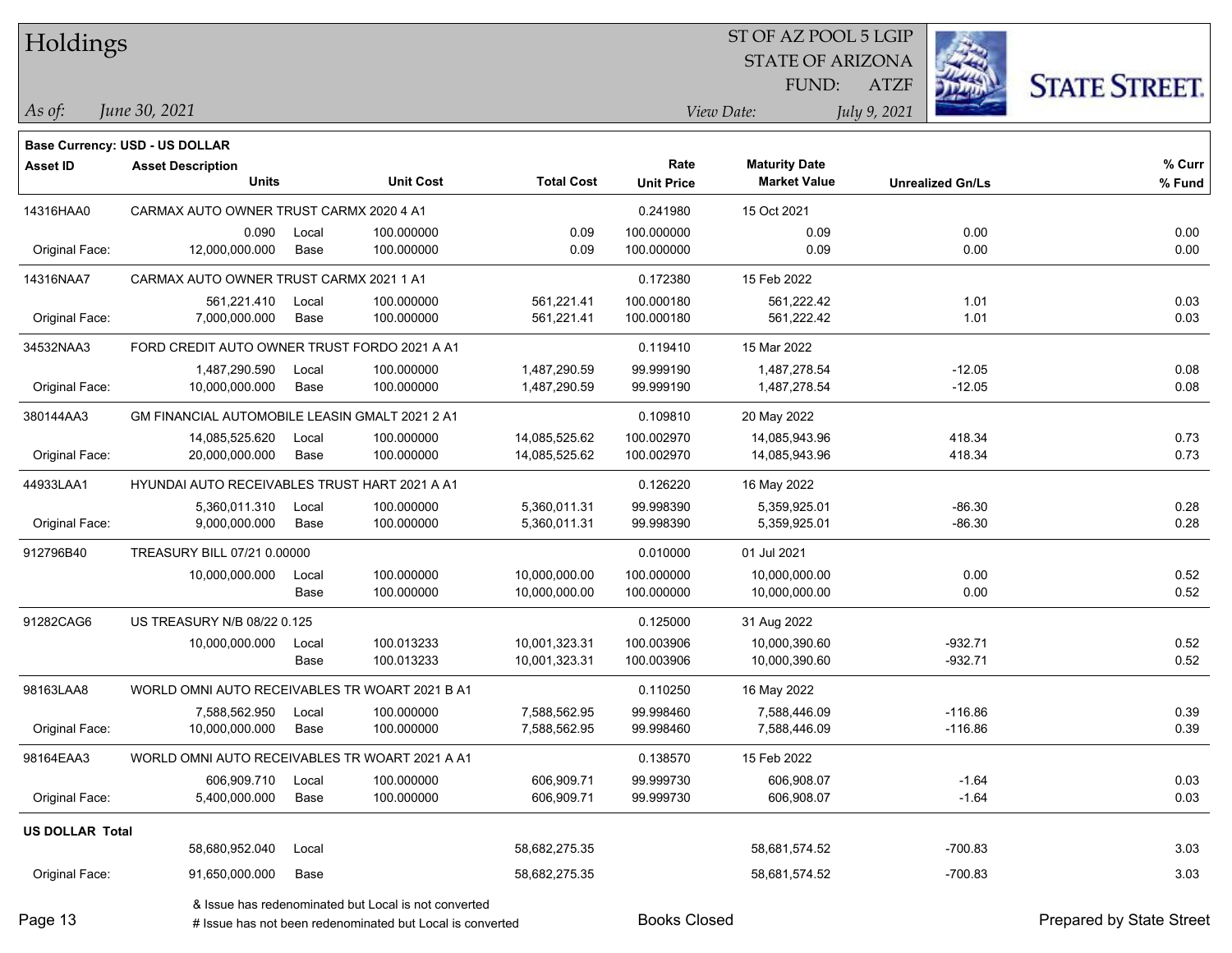| ST OF AZ POOL 5 LGIP<br>Holdings<br><b>STATE OF ARIZONA</b><br>FUND: |                                          |      |                  |                   | <b>ATZF</b>               |                                             | <b>STATE STREET.</b> |                         |                  |
|----------------------------------------------------------------------|------------------------------------------|------|------------------|-------------------|---------------------------|---------------------------------------------|----------------------|-------------------------|------------------|
| $ $ As of:                                                           | June 30, 2021                            |      |                  |                   |                           | View Date:                                  | July 9, 2021         |                         |                  |
|                                                                      | <b>Base Currency: USD - US DOLLAR</b>    |      |                  |                   |                           |                                             |                      |                         |                  |
| Asset ID                                                             | <b>Asset Description</b><br><b>Units</b> |      | <b>Unit Cost</b> | <b>Total Cost</b> | Rate<br><b>Unit Price</b> | <b>Maturity Date</b><br><b>Market Value</b> |                      | <b>Unrealized Gn/Ls</b> | % Curr<br>% Fund |
| <b>FIXED INCOME Total</b>                                            | 58,680,952.040                           | Base |                  | 58,682,275.35     |                           | 58,681,574.52                               |                      | $-700.83$               | 3.03             |
| Original Face:                                                       | 91,650,000.000                           |      |                  |                   |                           |                                             |                      |                         |                  |

Page 14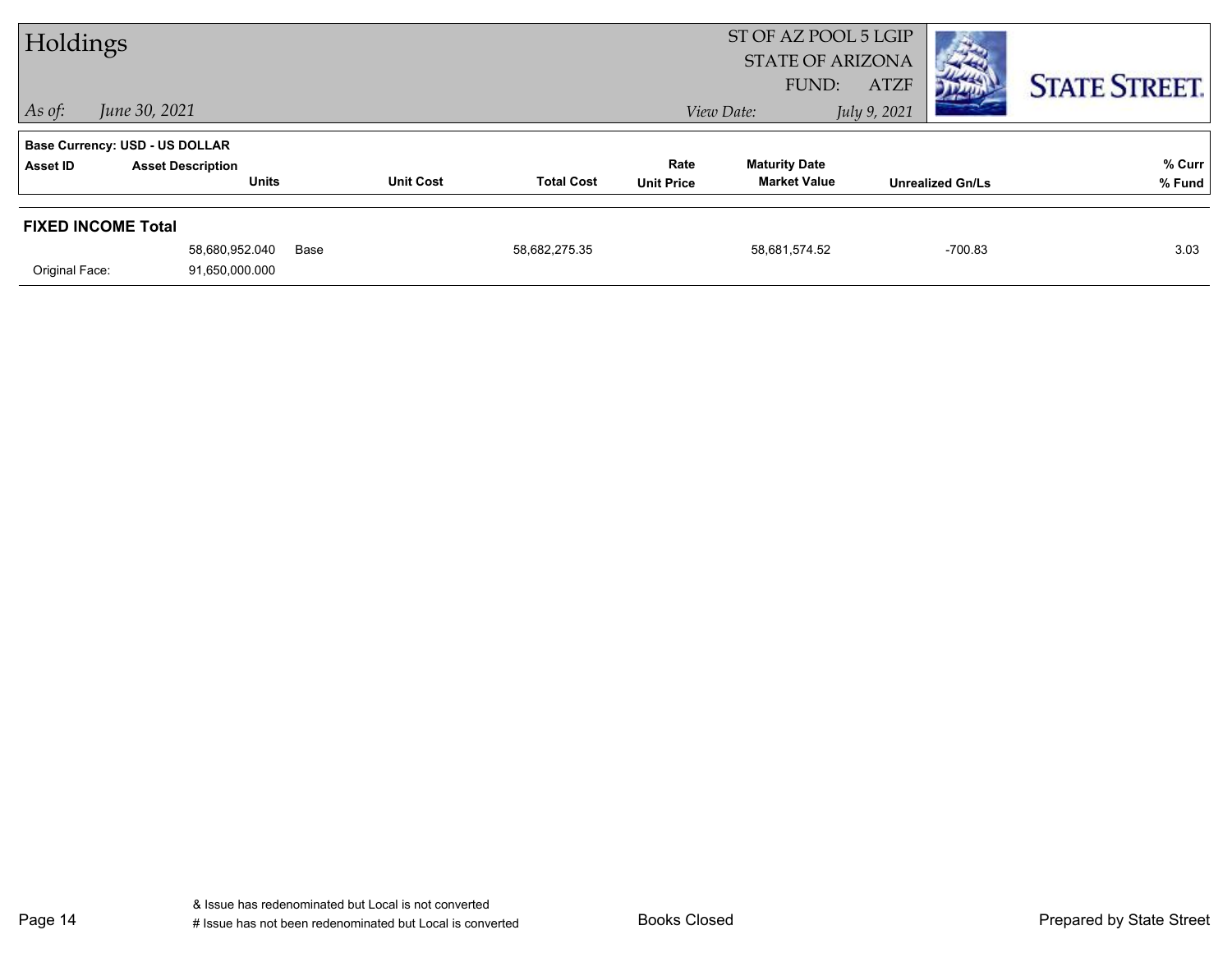| Holdings          |                                          |      |                  |                   |                           | ST OF AZ POOL 5 LGIP<br><b>STATE OF ARIZONA</b> |              |                         |                      |
|-------------------|------------------------------------------|------|------------------|-------------------|---------------------------|-------------------------------------------------|--------------|-------------------------|----------------------|
|                   |                                          |      |                  |                   |                           | FUND:                                           | <b>ATZF</b>  |                         | <b>STATE STREET.</b> |
| $\vert$ As of:    | June 30, 2021                            |      |                  |                   |                           | View Date:                                      | July 9, 2021 |                         |                      |
|                   | <b>Base Currency: USD - US DOLLAR</b>    |      |                  |                   |                           |                                                 |              |                         |                      |
| <b>Asset ID</b>   | <b>Asset Description</b><br><b>Units</b> |      | <b>Unit Cost</b> | <b>Total Cost</b> | Rate<br><b>Unit Price</b> | <b>Maturity Date</b><br><b>Market Value</b>     |              | <b>Unrealized Gn/Ls</b> | % Curr<br>% Fund     |
|                   |                                          |      |                  |                   |                           |                                                 |              |                         |                      |
| <b>FUND Total</b> |                                          |      |                  |                   |                           |                                                 |              |                         |                      |
|                   | 1,938,626,849.810                        | Base |                  | 1,938,253,227.41  |                           | 1,938,252,526.58                                |              | $-700.83$               | 100.00               |
| Original Face:    | 91,650,000.000                           |      |                  |                   |                           |                                                 |              |                         |                      |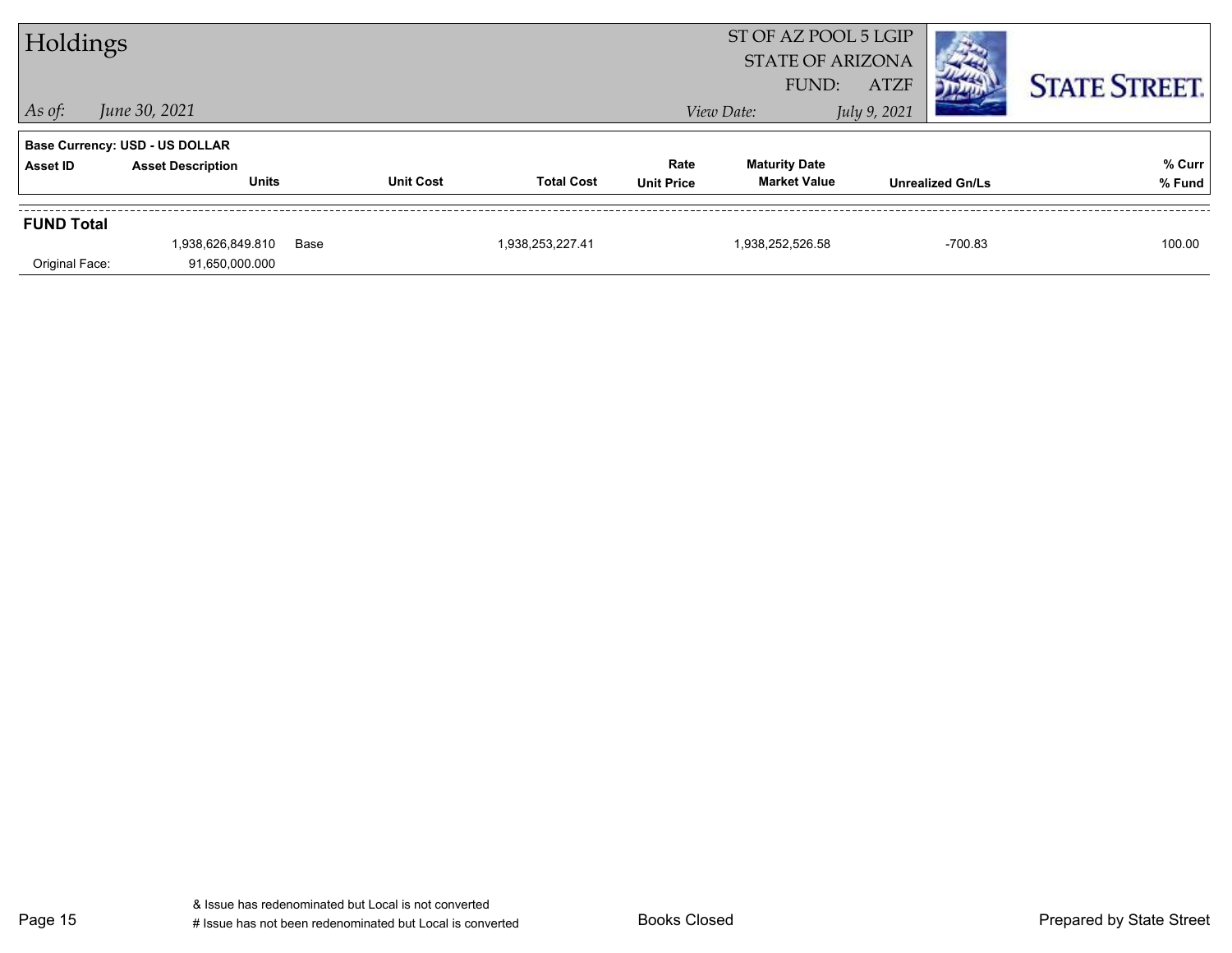## Holdings

## Currency Summary

*As of: June 30, 2021*

## ST OF AZ POOL 5 LGIP STATE OF ARIZONAATZF FUND:



*View Date:July 9, 2021*

| Base Currency: USD - US DOLLAR |  |
|--------------------------------|--|
|--------------------------------|--|

| Dase Ourlelicy.OOD - OO DOLLAR | <b>Units</b>      |       | <b>Total Cost</b> | <b>Market Value</b> | % Currency<br>% Fund | <b>Unreal Sec Gn/Ls</b> | <b>Unreal Curr Gn/Ls</b> | <b>Total Unreal Gn/Ls</b> |
|--------------------------------|-------------------|-------|-------------------|---------------------|----------------------|-------------------------|--------------------------|---------------------------|
| <b>US DOLLAR</b>               |                   |       |                   |                     |                      |                         | Exchange Rate:           | 1.000000                  |
| <b>CASH EQUIVALENT</b>         |                   |       |                   |                     |                      |                         |                          |                           |
|                                | 1,879,945,897.770 | Local | 1,879,570,952.06  | 1,879,570,952.06    | 96.97                | 0.00                    |                          | 0.00                      |
|                                |                   | Base  | 1,879,570,952.06  | 1,879,570,952.06    | 96.97                | 0.00                    | 0.00                     | 0.00                      |
| <b>FIXED INCOME</b>            |                   |       |                   |                     |                      |                         |                          |                           |
|                                | 58,680,952.040    | Local | 58,682,275.35     | 58,681,574.52       | 3.03                 | $-700.83$               |                          | $-700.83$                 |
| Original Face:                 | 91,650,000.000    | Base  | 58,682,275.35     | 58,681,574.52       | 3.03                 | $-700.83$               | 0.00                     | $-700.83$                 |
| <b>US DOLLAR Total</b>         |                   |       |                   |                     |                      |                         |                          |                           |
|                                | 1,938,626,849.810 | Local | 1,938,253,227.41  | 1,938,252,526.58    | 100.00               | $-700.83$               |                          | $-700.83$                 |
| Original Face:                 | 91,650,000.000    | Base  | 1,938,253,227.41  | 1,938,252,526.58    | 100.00               | $-700.83$               | 0.00                     | $-700.83$                 |
| <b>FUND Total</b>              |                   |       |                   |                     |                      |                         |                          |                           |
|                                | 1,938,626,849.810 | Base  | 1,938,253,227.41  | 1,938,252,526.58    | 100.00               | $-700.83$               | 0.00                     | $-700.83$                 |
| Original Face:                 | 91,650,000.000    |       |                   |                     |                      |                         |                          |                           |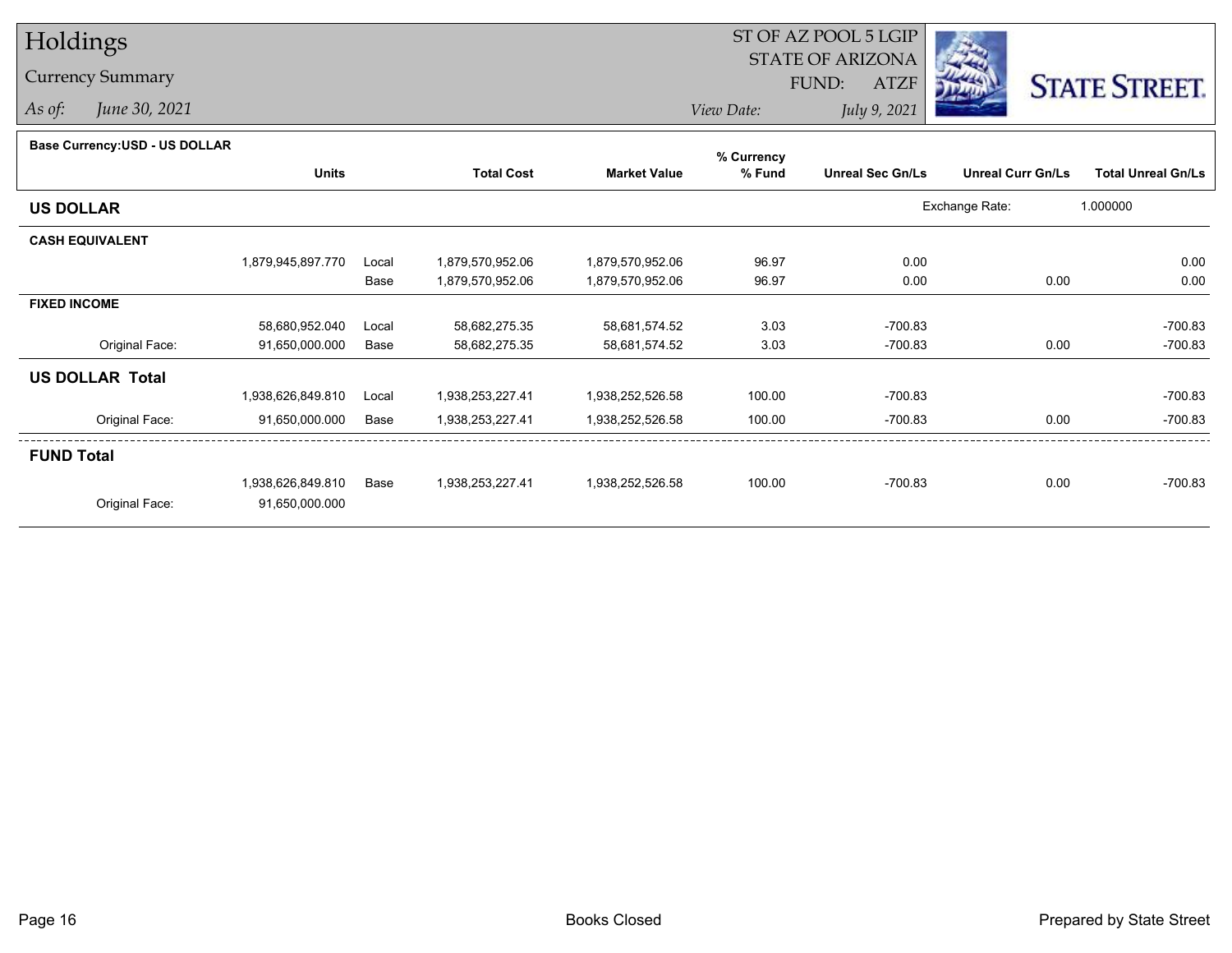| Holdings             |                                                   |                   |                     |            | ST OF AZ POOL 5 LGIP<br><b>STATE OF ARIZONA</b> |                          |                           |
|----------------------|---------------------------------------------------|-------------------|---------------------|------------|-------------------------------------------------|--------------------------|---------------------------|
| <b>Asset Summary</b> |                                                   |                   |                     |            | FUND:<br><b>ATZF</b>                            |                          | <b>STATE STREET.</b>      |
| As of:               | June 30, 2021                                     |                   |                     | View Date: | July 9, 2021                                    |                          |                           |
|                      | Base Currency: USD - US DOLLAR                    |                   |                     |            |                                                 |                          |                           |
|                      | <b>Units</b>                                      | <b>Total Cost</b> | <b>Market Value</b> | % Fund     | <b>Unreal Sec Gn/Ls</b>                         | <b>Unreal Curr Gn/Ls</b> | <b>Total Unreal Gn/Ls</b> |
|                      | <b>CASH EQUIVALENT</b>                            |                   |                     |            |                                                 |                          |                           |
| US DOLLAR            |                                                   |                   |                     |            |                                                 |                          |                           |
|                      | 1,879,945,897.770                                 | 1,879,570,952.06  | 1,879,570,952.06    | 96.97      | 0.00                                            | 0.00                     | 0.00                      |
|                      | <b>CASH EQUIVALENT Total</b><br>1,879,945,897.770 | 1,879,570,952.06  | 1,879,570,952.06    | 96.97      | 0.00                                            | 0.00                     | 0.00                      |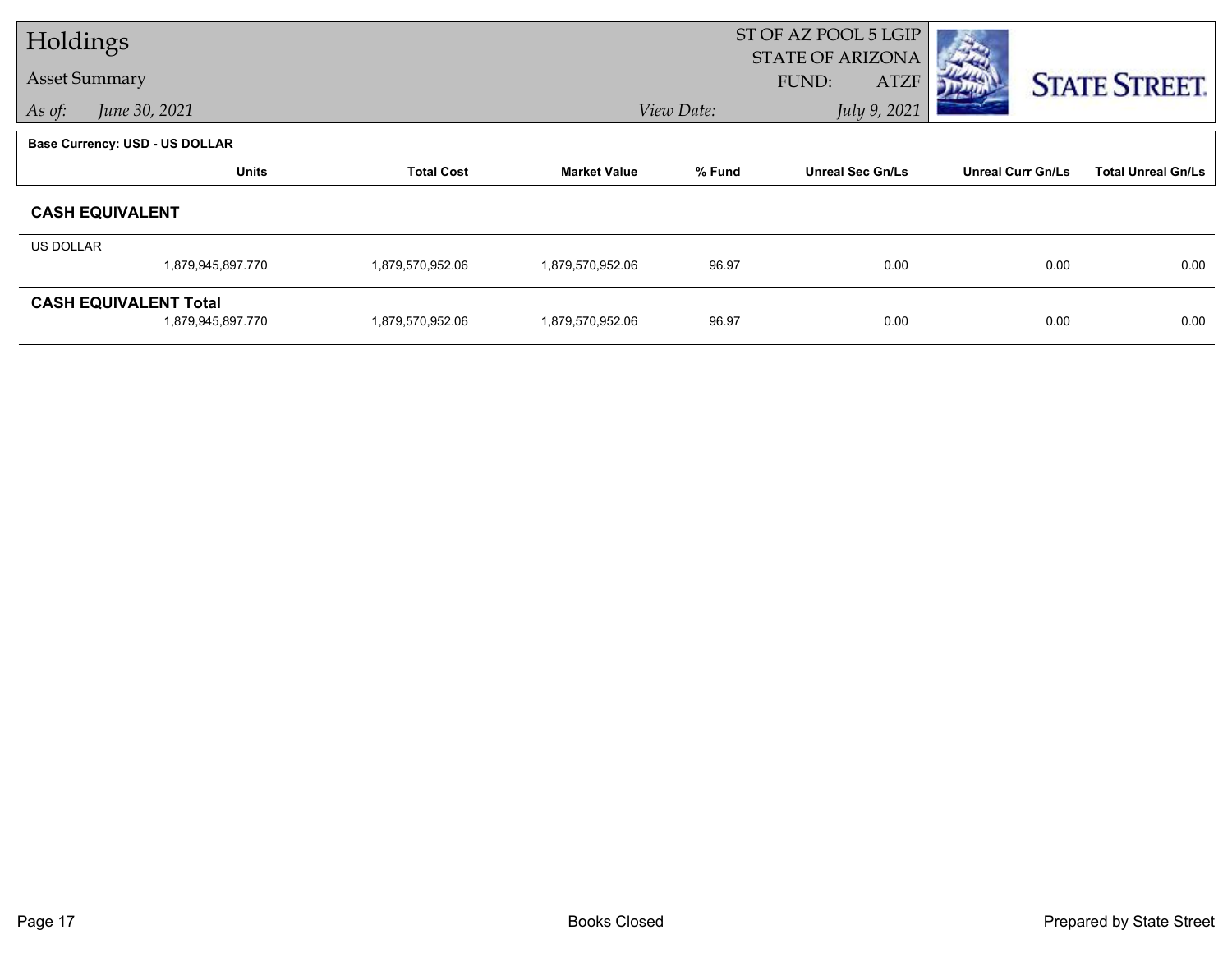| Holdings                              |                |                   |                     |            | ST OF AZ POOL 5 LGIP<br><b>STATE OF ARIZONA</b> |                          |                           |
|---------------------------------------|----------------|-------------------|---------------------|------------|-------------------------------------------------|--------------------------|---------------------------|
| <b>Asset Summary</b>                  |                |                   |                     |            | FUND:<br><b>ATZF</b>                            |                          | <b>STATE STREET.</b>      |
| As of:                                | June 30, 2021  |                   |                     | View Date: | July 9, 2021                                    |                          |                           |
| <b>Base Currency: USD - US DOLLAR</b> |                |                   |                     |            |                                                 |                          |                           |
|                                       | <b>Units</b>   | <b>Total Cost</b> | <b>Market Value</b> | % Fund     | <b>Unreal Sec Gn/Ls</b>                         | <b>Unreal Curr Gn/Ls</b> | <b>Total Unreal Gn/Ls</b> |
| <b>FIXED INCOME</b>                   |                |                   |                     |            |                                                 |                          |                           |
| <b>US DOLLAR</b>                      |                |                   |                     |            |                                                 |                          |                           |
|                                       | 58,680,952.040 | 58,682,275.35     | 58,681,574.52       | 3.03       | $-700.83$                                       | 0.00                     | $-700.83$                 |
| <b>FIXED INCOME Total</b>             |                |                   |                     |            |                                                 |                          |                           |
|                                       | 58,680,952.040 | 58,682,275.35     | 58,681,574.52       | 3.03       | $-700.83$                                       | 0.00                     | $-700.83$                 |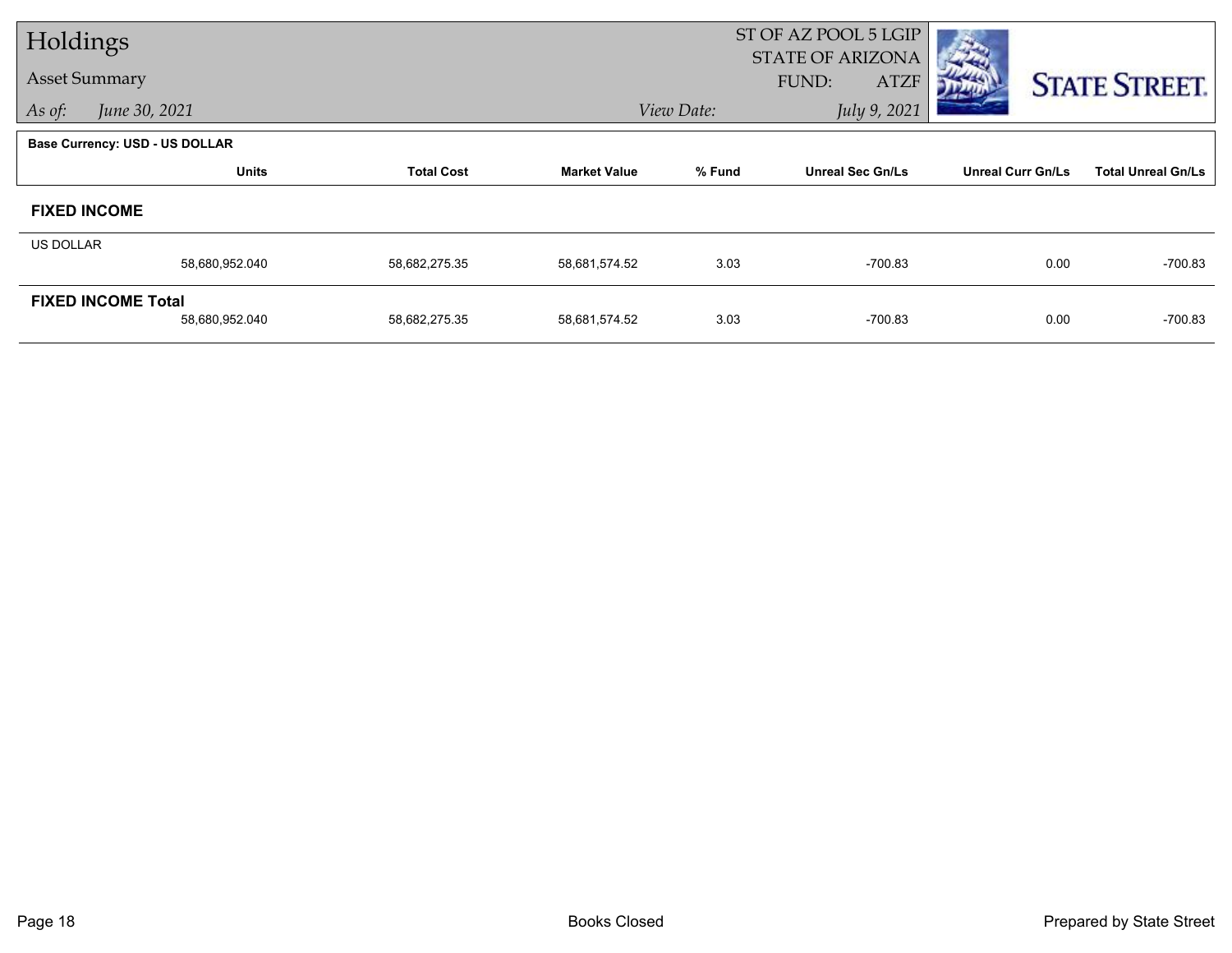| Holdings             |                                       |                   |                  |            | ST OF AZ POOL 5 LGIP<br><b>STATE OF ARIZONA</b> |                          |                           |
|----------------------|---------------------------------------|-------------------|------------------|------------|-------------------------------------------------|--------------------------|---------------------------|
| <b>Asset Summary</b> |                                       |                   |                  |            | <b>ATZF</b><br>FUND:                            |                          | <b>STATE STREET.</b>      |
| As of:               | June 30, 2021                         |                   |                  | View Date: | July 9, 2021                                    |                          |                           |
|                      | <b>Base Currency: USD - US DOLLAR</b> |                   |                  |            |                                                 |                          |                           |
|                      | Units                                 | <b>Total Cost</b> | Market Value     | % Fund     | <b>Unreal Sec Gn/Ls</b>                         | <b>Unreal Curr Gn/Ls</b> | <b>Total Unreal Gn/Ls</b> |
| <b>FUND Total</b>    |                                       |                   |                  |            |                                                 |                          |                           |
|                      | 1,938,626,849.810                     | 1,938,253,227.41  | 1,938,252,526.58 | 100.00     | $-700.83$                                       | 0.00                     | $-700.83$                 |